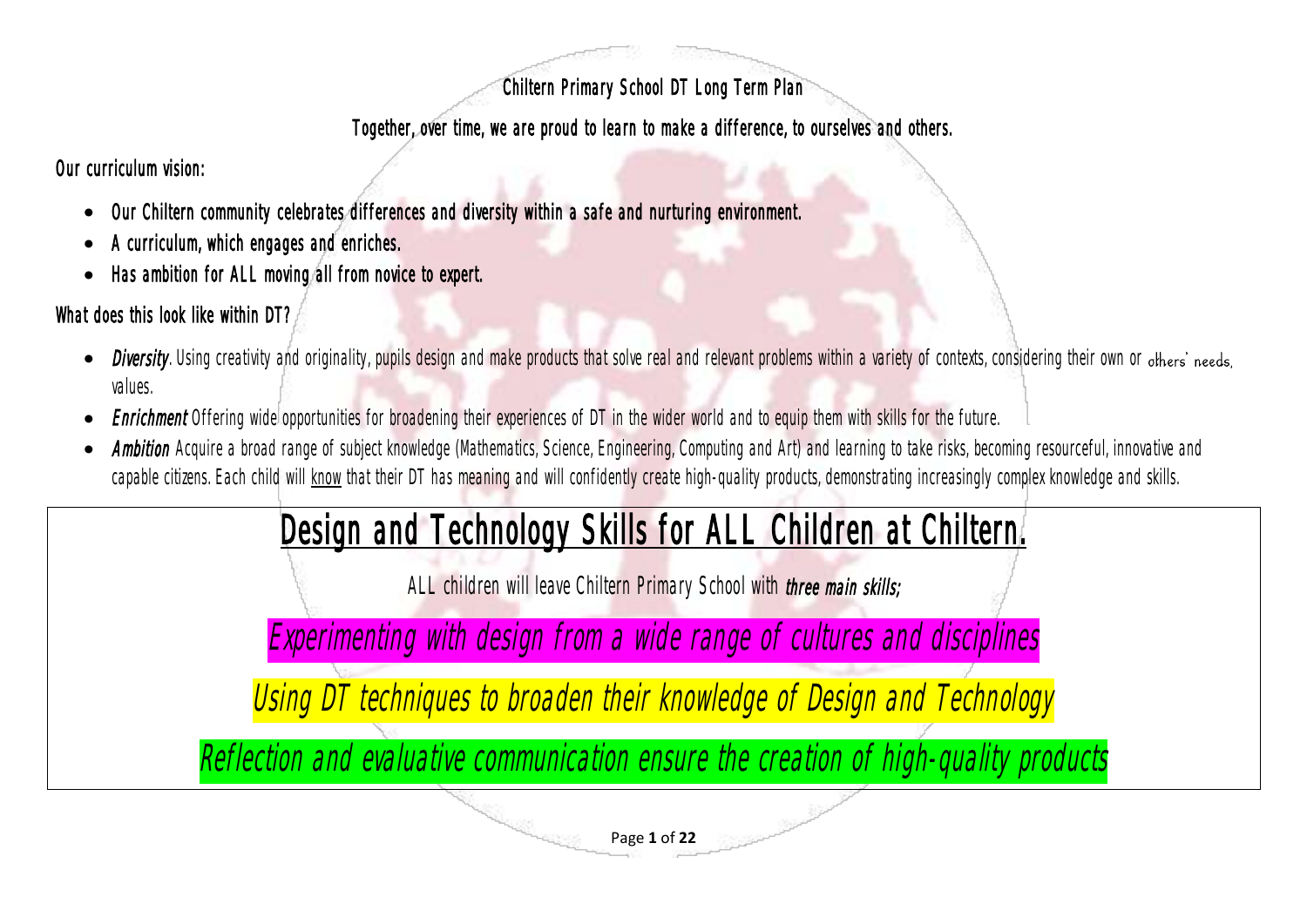What we want a designer at Chiltern to achieve:

We follow the National Curriculum by incorporating DT skills with areas of experience, for e.g. Mechanical systems/Pneumatics.

We have a strong focus on the use of DT vocabulary which will enable our children to communicate their opinions about their own work and work of others.

We are inspired by different designers and technological advances to create their own interpretation.

It is the intent of Chiltern Primary School for Design Technology to be taught in all year groups through at least one topic per term, which includes one topic relating to food. Design Technology projects are often made cross curricular - linking to other subjects taught

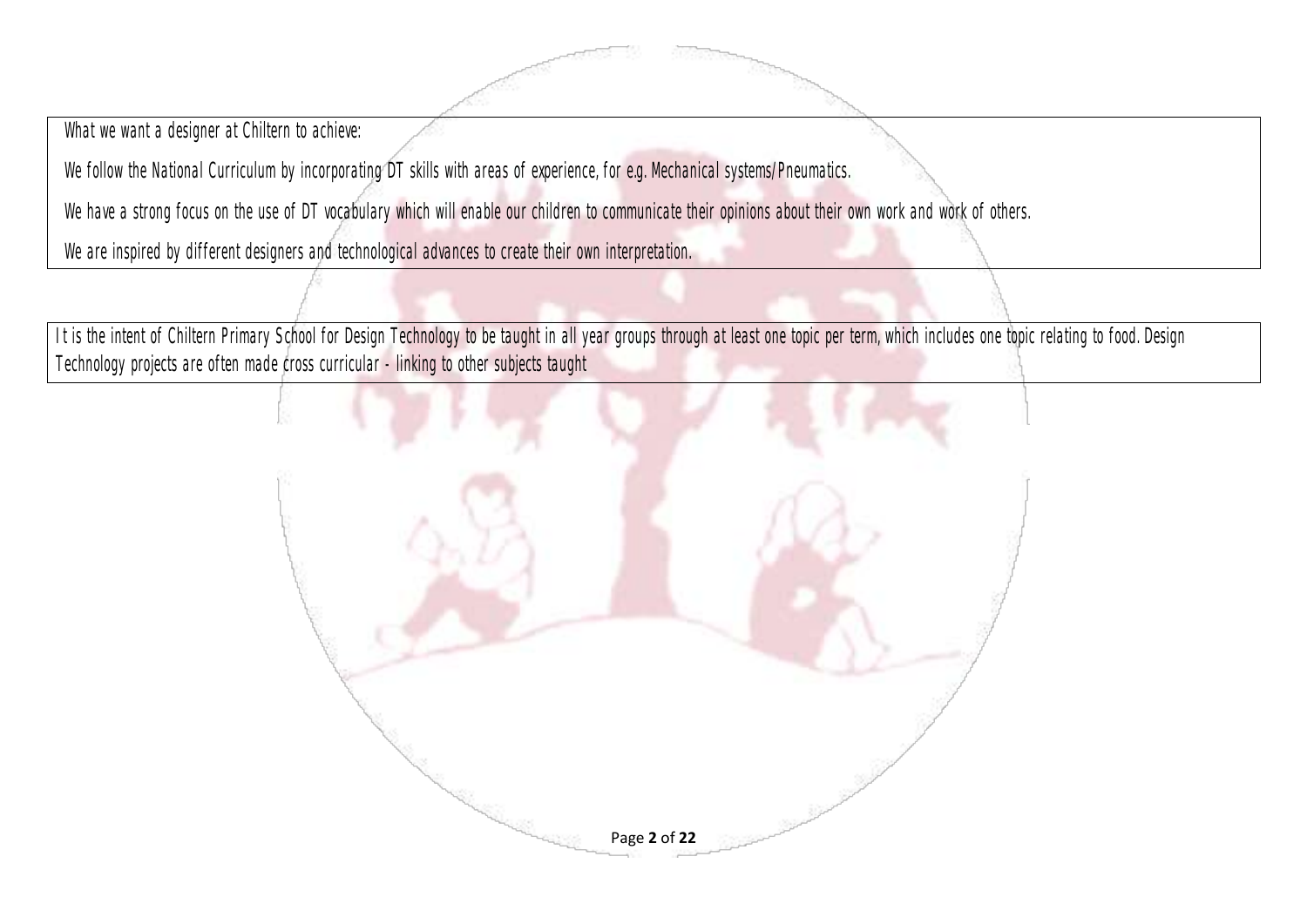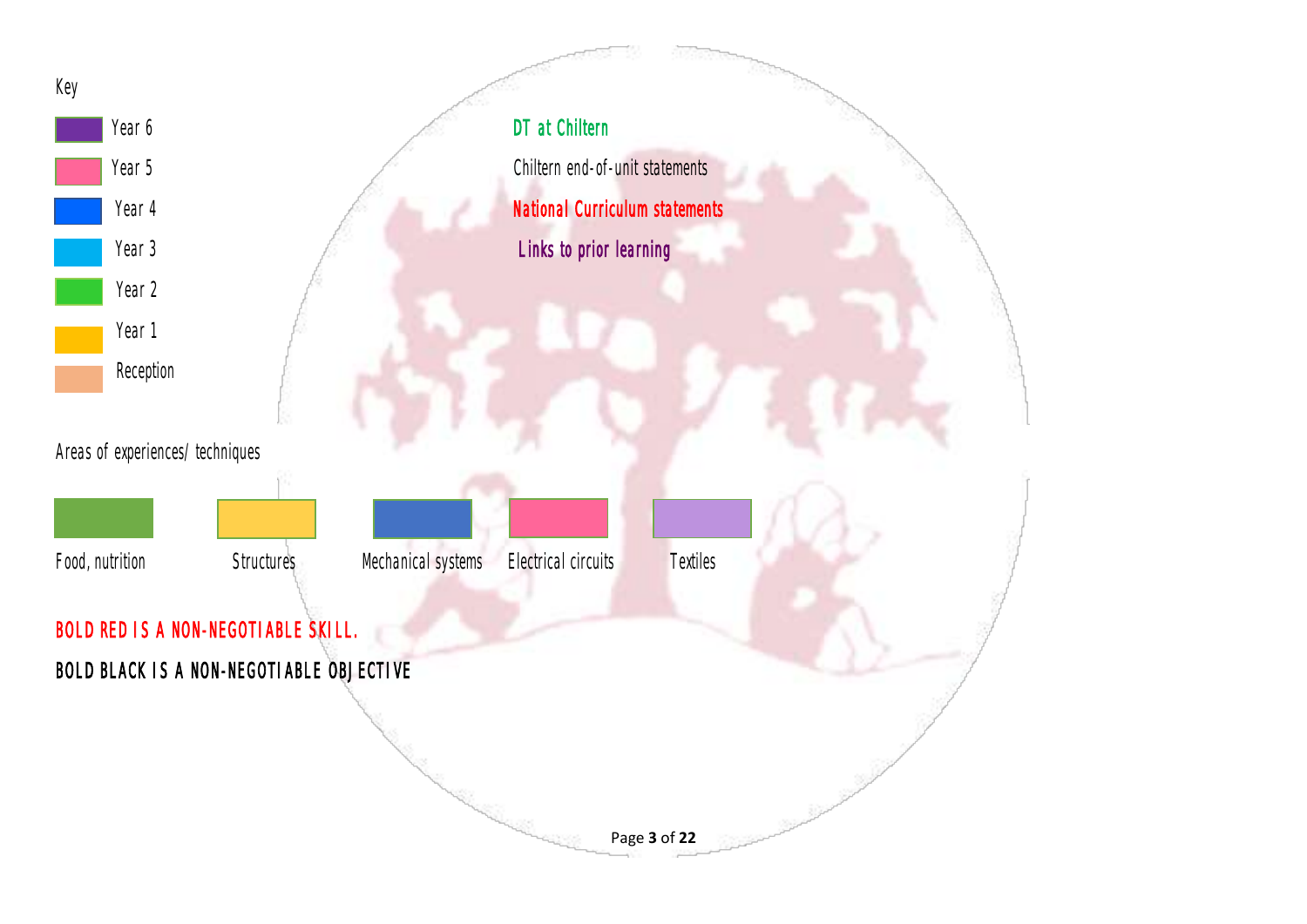| <b>Reception</b>                       | Autumn 1                                                                                                                                                                                                                                                                                                                                                                             | Autumn 2 | Spring 1                | Spring 2 | Summer 1                                                                                                                                                                    | Summer 2 |  |  |
|----------------------------------------|--------------------------------------------------------------------------------------------------------------------------------------------------------------------------------------------------------------------------------------------------------------------------------------------------------------------------------------------------------------------------------------|----------|-------------------------|----------|-----------------------------------------------------------------------------------------------------------------------------------------------------------------------------|----------|--|--|
|                                        |                                                                                                                                                                                                                                                                                                                                                                                      |          |                         |          | The development of children's artistic and cultural awareness supports their imagination and creativity. It is important that children have regular opportunities to engage |          |  |  |
|                                        |                                                                                                                                                                                                                                                                                                                                                                                      |          |                         |          | with the arts, enabling them to explore and play with a wide range of media and materials. The quality and variety of what children see, hear and participate in is crucial |          |  |  |
|                                        |                                                                                                                                                                                                                                                                                                                                                                                      |          |                         |          | for developing their understanding, self-expression, vocabulary and ability to communicate through the arts. The frequency, repetition and depth of their experiences are   |          |  |  |
|                                        | fundamental to their progress in interpreting and appreciating what they hear, respond to and observe.                                                                                                                                                                                                                                                                               |          |                         |          |                                                                                                                                                                             |          |  |  |
|                                        |                                                                                                                                                                                                                                                                                                                                                                                      |          |                         |          |                                                                                                                                                                             |          |  |  |
| Vocabulary                             | planning, investigating design, make, user, purpose, ideas, product, use simple utensils, tools, equipment,                                                                                                                                                                                                                                                                          |          |                         |          |                                                                                                                                                                             |          |  |  |
|                                        | Perform, peel, cut, slice, squeeze, grate, chop, safety, marking out, cutting, sticking, junk modelling, joining and finishing, paper, card, 2D/3D shapes, properties, ingredients,<br>material, fabric, experiment, explore, floating, sinking, playdough, tape, pouring, blending                                                                                                  |          |                         |          |                                                                                                                                                                             |          |  |  |
|                                        |                                                                                                                                                                                                                                                                                                                                                                                      |          |                         |          |                                                                                                                                                                             |          |  |  |
|                                        |                                                                                                                                                                                                                                                                                                                                                                                      |          | Understanding the world |          |                                                                                                                                                                             |          |  |  |
|                                        | Children in Reception will show curiosity about objects, events and people, question why things happen and engage in open-ended activity, They will think of ideas, find ways to solve problems                                                                                                                                                                                      |          |                         |          |                                                                                                                                                                             |          |  |  |
|                                        | and new ways to do things. Children will test their ideas, use their senses to explore the world around them and create simple representations of events, people and objects.                                                                                                                                                                                                        |          |                         |          |                                                                                                                                                                             |          |  |  |
|                                        |                                                                                                                                                                                                                                                                                                                                                                                      |          |                         |          |                                                                                                                                                                             |          |  |  |
|                                        | Children make and adapt models through various projects and in the moment planning. Over the year they will use a range of materials such as clay, Modroc and natural resources.<br>The children will learn through first-hand experiences. They will be encouraged to explore, observe, solve problems, think critically, make decisions and to talk about why they have made their |          |                         |          |                                                                                                                                                                             |          |  |  |
| decisions.                             |                                                                                                                                                                                                                                                                                                                                                                                      |          |                         |          |                                                                                                                                                                             |          |  |  |
|                                        |                                                                                                                                                                                                                                                                                                                                                                                      |          |                         |          |                                                                                                                                                                             |          |  |  |
|                                        | The DT learning experiences that children at Chiltern will have are:                                                                                                                                                                                                                                                                                                                 |          |                         |          |                                                                                                                                                                             |          |  |  |
|                                        | Constructing: Learning to construct with a purpose in mind, (for example: using scissors, glue, string, a hole punch etc.).                                                                                                                                                                                                                                                          |          |                         |          |                                                                                                                                                                             |          |  |  |
|                                        | Using a range of tools: Through this, the children will learn about planning and adapting initial ideas to make them better. For example, a child might choose to use scissors, a stapler, elastic                                                                                                                                                                                   |          |                         |          |                                                                                                                                                                             |          |  |  |
|                                        | bands and qlue to join bits together to make a toy vehicle. But they might then modify their initial idea by using masking tape.                                                                                                                                                                                                                                                     |          |                         |          |                                                                                                                                                                             |          |  |  |
|                                        | Cooking techniques: practising stirring, mixing, pouring and blending ingredients during cookery activities.                                                                                                                                                                                                                                                                         |          |                         |          |                                                                                                                                                                             |          |  |  |
|                                        | Exploration: Children will dismantle things and learn about how everyday objects work. For example, a child might dismantle a pepper grinder and discover how it is put together and the                                                                                                                                                                                             |          |                         |          |                                                                                                                                                                             |          |  |  |
| materials different parts are made of. |                                                                                                                                                                                                                                                                                                                                                                                      |          |                         |          |                                                                                                                                                                             |          |  |  |
|                                        | Discussion: The children will be given opportunities to discuss reasons that make activities safe or unsafe, for example hygiene, electrical awareness, and appropriate use of senses when tasting<br>different flavourings. They will also learn to record their experiences by, for example, drawing, writing and making a tape or model.                                          |          |                         |          |                                                                                                                                                                             |          |  |  |
|                                        |                                                                                                                                                                                                                                                                                                                                                                                      |          |                         |          |                                                                                                                                                                             |          |  |  |
|                                        |                                                                                                                                                                                                                                                                                                                                                                                      |          |                         |          |                                                                                                                                                                             |          |  |  |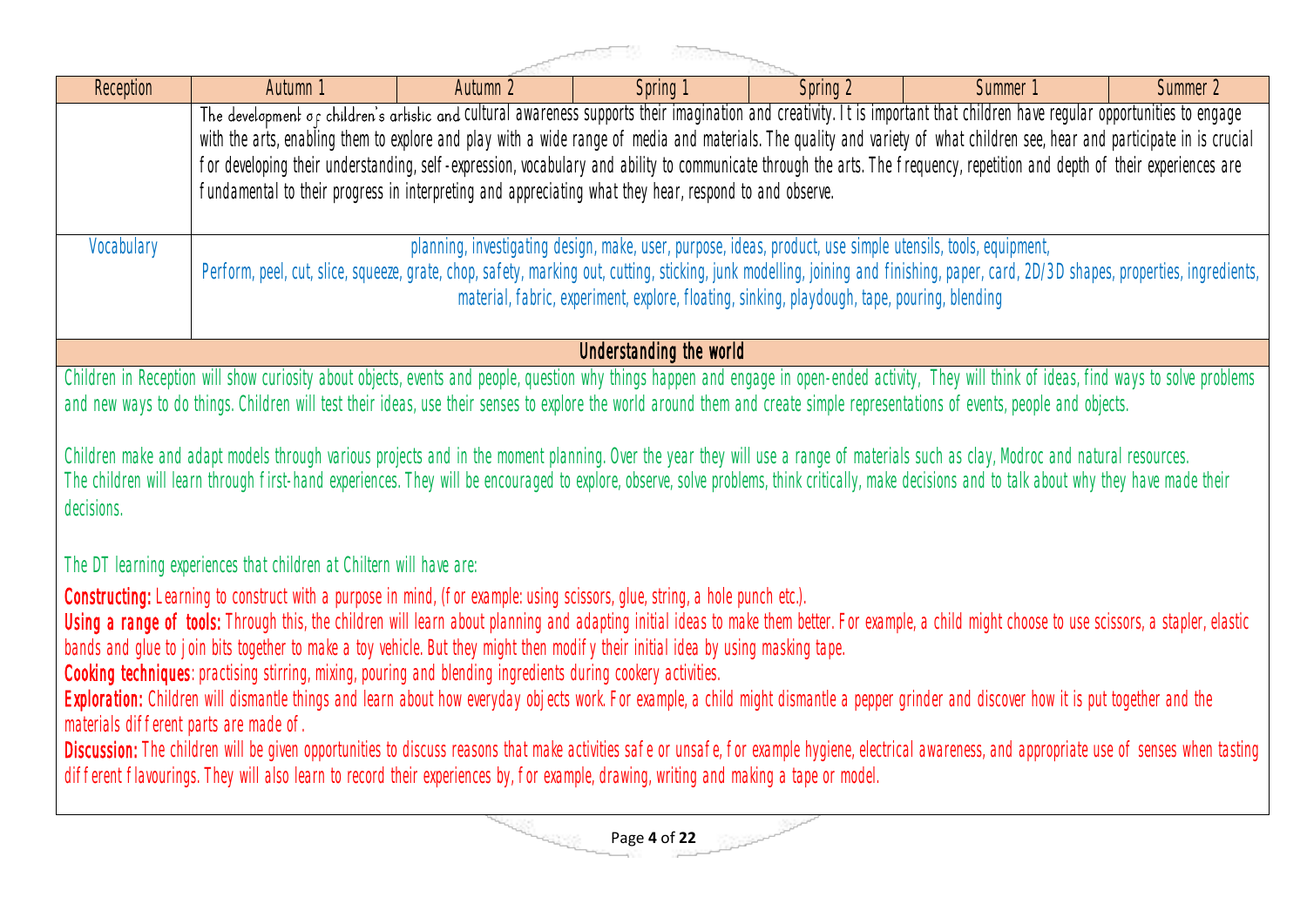| - 100000                                                                                                        |                                                                                                                                                                                                                                                                                                                                                                                             |                                                                                                                                                                                   |          |  |                                                                                                                                                                                                                                                                                                                                                                                |                                                      |                                                                     |                                                                              |          |  |
|-----------------------------------------------------------------------------------------------------------------|---------------------------------------------------------------------------------------------------------------------------------------------------------------------------------------------------------------------------------------------------------------------------------------------------------------------------------------------------------------------------------------------|-----------------------------------------------------------------------------------------------------------------------------------------------------------------------------------|----------|--|--------------------------------------------------------------------------------------------------------------------------------------------------------------------------------------------------------------------------------------------------------------------------------------------------------------------------------------------------------------------------------|------------------------------------------------------|---------------------------------------------------------------------|------------------------------------------------------------------------------|----------|--|
| Year 1                                                                                                          | Autumn 1                                                                                                                                                                                                                                                                                                                                                                                    | Autumn 2                                                                                                                                                                          | Spring 1 |  | Spring 2                                                                                                                                                                                                                                                                                                                                                                       |                                                      |                                                                     | Summer 1                                                                     | Summer 2 |  |
| <b>Links to Prior</b><br>Learning                                                                               | (ELG)<br>Creating with Materials Children at the expected level of development will:<br>- Safely use and explore a variety of materials, tools and techniques, experimenting with colour, design, texture, form and function;<br>Share their creations, explaining the process they have used;<br>- Make use of props and materials when role playing characters in narratives and stories. |                                                                                                                                                                                   |          |  |                                                                                                                                                                                                                                                                                                                                                                                |                                                      |                                                                     |                                                                              |          |  |
| Vocabulary                                                                                                      |                                                                                                                                                                                                                                                                                                                                                                                             | Bauble, decoration, Christmas,<br>material, fabric, scissors, felt,<br>safety, thread, needle, sewing,<br>stitching, sew, cut, button,<br>glue, stitch, design, make,<br>evaluate |          |  | Healthy, Unhealthy, Fruit<br>Vegetables, Balanced,<br>diet, Carbohydrate, Dairy<br>Portion, Fillings,<br>Plants/animals,<br>Grown/caught, Farmed,<br>Travel, Packaged,<br>Hygiene, Taste,<br>White/brown, granary<br>bread, Fillings,<br>Carbohydrate, Protein,<br>Dairy, Portion, Evaluate<br>Explain, Describe<br>Ingredients, Taste<br>Texture, Appearance,<br>Smell Design |                                                      | design, joining, evaluate/explain,<br>materials, textiles, assemble | Features, equipment, tools, safety,<br>combine, cutting, shaping, finishing, |          |  |
| (NC Statements)<br>At Chiltern we believe<br>design and technology<br>provides a natural<br>opportunity for all |                                                                                                                                                                                                                                                                                                                                                                                             | Making a<br>Term 2<br><b>Structure</b><br>decoration                                                                                                                              |          |  | Term 4<br>Food                                                                                                                                                                                                                                                                                                                                                                 | <b>Designi</b><br>ng and<br>making<br>sandwic<br>hes | Term 5<br>Structures                                                | Designing and<br>Making a Paper<br><b>Bag House</b>                          |          |  |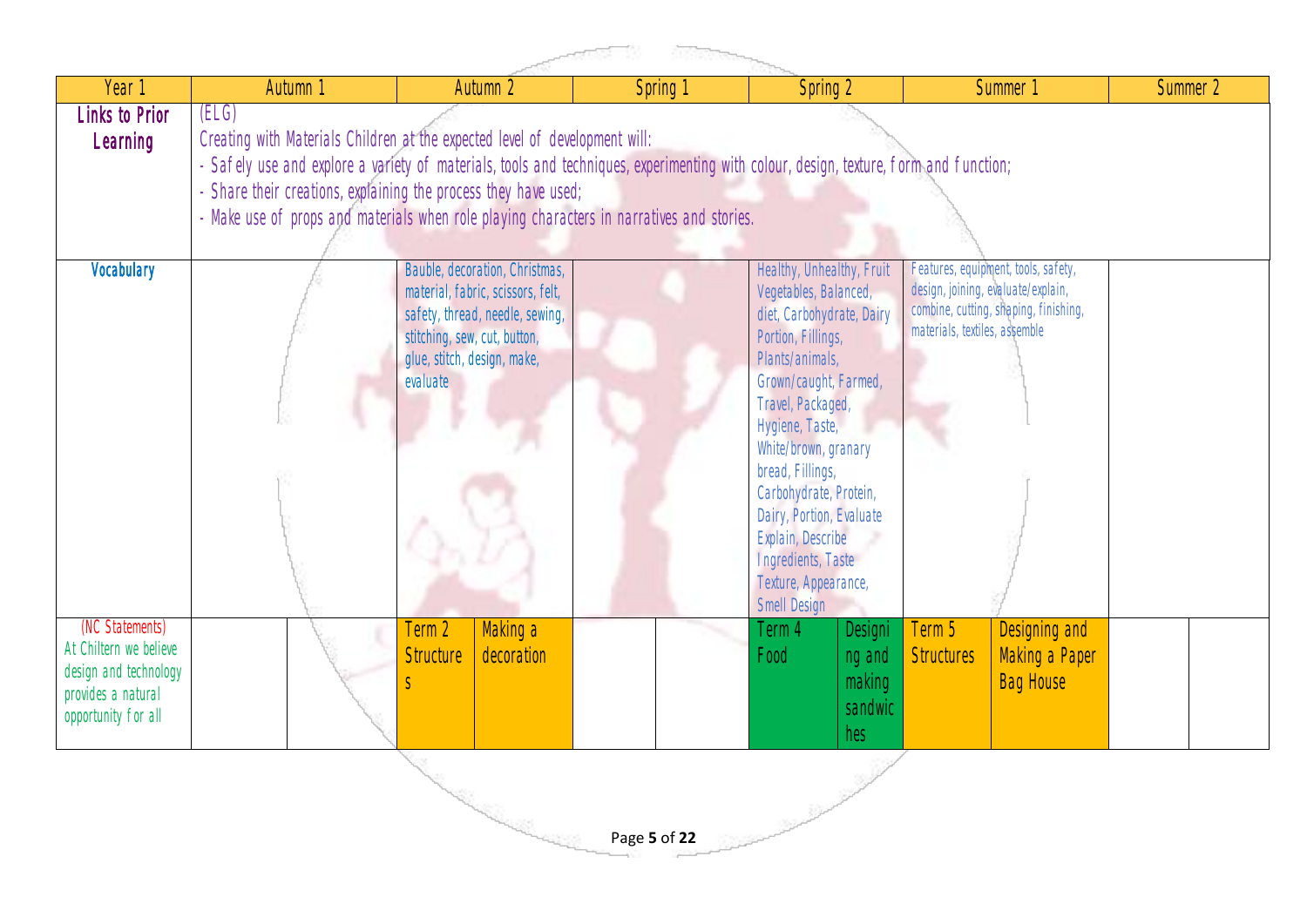| children to practise                           | Cutting, shaping, joining- Christmas card-RE linked        | <u>Linked to English- instructions</u>                              | <u>History linked</u>                                     |
|------------------------------------------------|------------------------------------------------------------|---------------------------------------------------------------------|-----------------------------------------------------------|
| and improve basic                              | can explore different decorations                          | know which foods are healthy and unhealthy.                         | know different types of houses.                           |
| skills such as spoken<br>language, English and | I can find out about and research decorations.             | understand where food comes from.                                   | can adapt my sketch to design a house.                    |
| mathematics. When                              | can make a Christmas decoration/card/chain.                | know what we could use to make a healthy                            | know which materials I will select to add the features    |
| communicating with                             | can make and design a decoration following design          | sandwich.                                                           | of my paper bag house.                                    |
| <b>EYFS and Year 1 -KS1</b>                    | criteria.                                                  | can explain what my sandwich tasted like (using                     | can make a paper bag house.                               |
| children, we will                              |                                                            | adjectives).                                                        | can evaluate and communicate my ideas about my            |
| always look for                                | <u>Design:</u>                                             | can make a sandwich.                                                | paper bag house.                                          |
| opportunities to notice                        | Have own ideas.                                            | can design and make a healthy sandwich.                             | Design                                                    |
| and discuss<br>materials around                | Explain what I want to do.                                 | Food and nutrition:                                                 | Have own ideas.                                           |
| them $-$ utensils in the                       | Explain what my product is for, and how it will work.      | Describe textures.                                                  | Explain what I want to do.                                |
| role-play areas, tree                          | Use pictures and words to plan, begin to use models.       | Wash hands & clean surfaces.                                        | Explain what my product is for, and how it will work.     |
| barks in the adventure                         | Design a product for myself following design criteria.     | Think of interesting ways to decorate food.                         | Use pictures and words to plan, begin to use models.      |
| playground, soft                               | Research similar existing products.                        | Say where some foods come from, (i.e. plant or                      | Design a product for myself following design criteria.    |
| furnishings in the                             | Make:                                                      | animal).                                                            | Research similar existing products.                       |
| book corners, etc.                             | Explain what I'm making and why.                           | Describe differences between some food groups                       | Make:                                                     |
|                                                | Consider what I need to do next.                           | (i.e. sweet, vegetable etc.).                                       | Explain what I'm making and why.                          |
|                                                | Select tools/equipment to cut, shape, join, finish and     | Discuss how fruit and vegetables are healthy.                       | Consider what I need to do next.                          |
|                                                | explain choices.                                           | Cut, peel and grate safely, with support.                           | Select tools/equipment to cut, shape, join, finish and    |
|                                                | Measure, mark out, cut and shape, with support.            |                                                                     | explain choices.                                          |
|                                                | Choose suitable materials and explain choices.             |                                                                     | Measure, mark out, cut and shape, with support.           |
|                                                | Try to use finishing techniques to make product look good. |                                                                     | Choose suitable materials and explain choices.            |
|                                                | Work in a safe and hygienic manner.                        |                                                                     | Try to use finishing techniques to make product look      |
|                                                | Evaluate:                                                  |                                                                     | good.                                                     |
|                                                | Talk about my work, linking it to what I was asked to do.  |                                                                     | Work in a safe and hygienic manner.                       |
|                                                | Talk about existing products considering: use, materials,  |                                                                     | Evaluate:                                                 |
|                                                | how they work, audience, where they might be used.         |                                                                     | Talk about my work, linking it to what I was asked to do. |
|                                                |                                                            |                                                                     |                                                           |
|                                                |                                                            | $\mathbb{S}^{\mathbb{R}^n} \xrightarrow{\mathbb{R}^n} \mathbb{R}^n$ |                                                           |
|                                                |                                                            | Page 6 of 22                                                        |                                                           |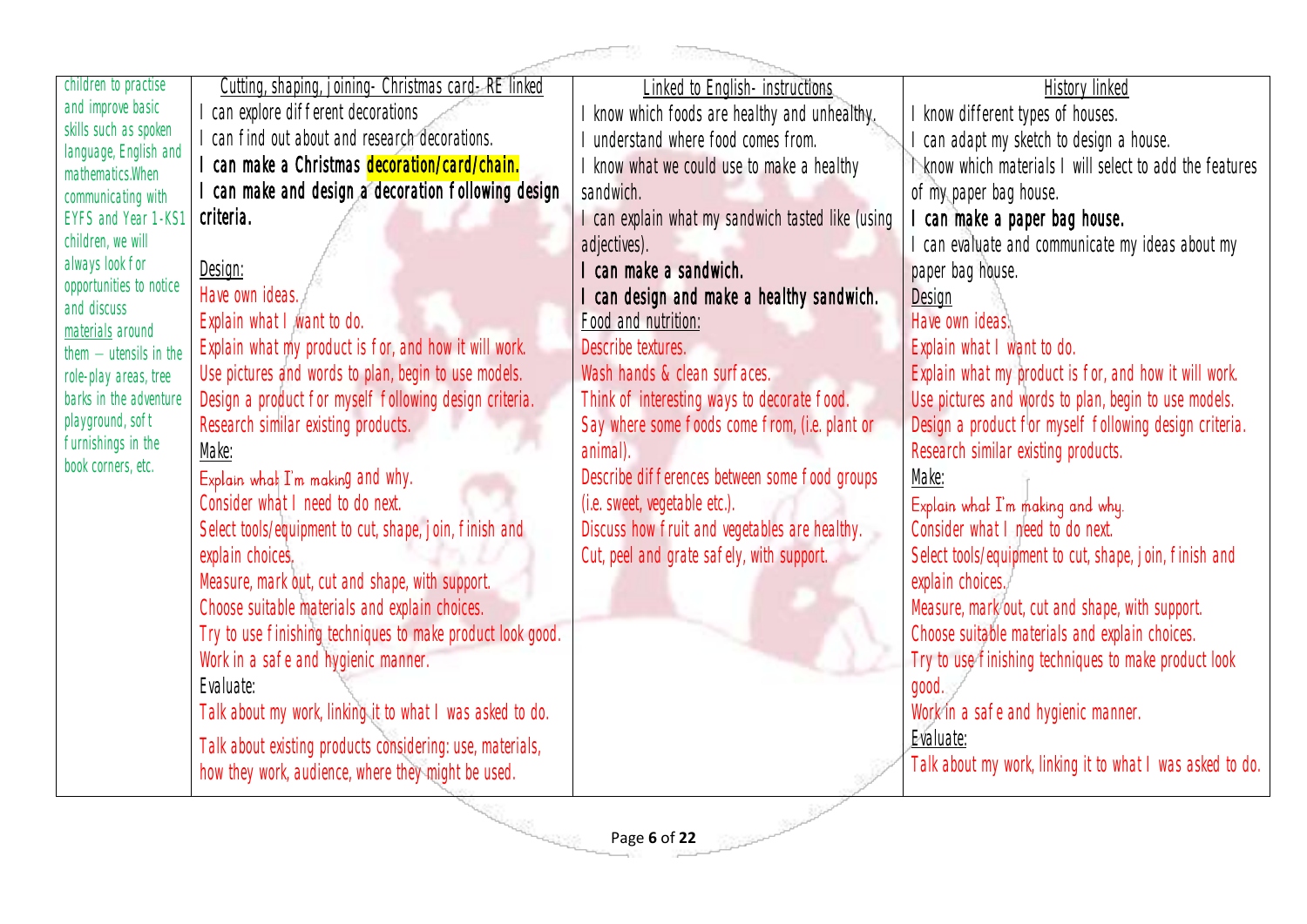|                            | Talk about existing products, and say what is and isn't<br>good.<br>Talk about things that other people have made.<br>Begin to talk about what could make product better.                                                                                                                                                                                                                                                                                                                                                                                                                                                                                                                                                                                                                                                                                                                                                                                                                                                                                                                                                                                                                                                                                                                                                                                                                                                                                                                                                                        |                                                                                                                                                                  |                                                                                           | Talk about existing products considering: use, materials,<br>how they work, audience, where they might be used.<br>Talk about existing products, and say what is and isn't<br>Talk about things that other people have made.<br>Begin to talk about what could make product better. |                                                                                                                 |          |
|----------------------------|--------------------------------------------------------------------------------------------------------------------------------------------------------------------------------------------------------------------------------------------------------------------------------------------------------------------------------------------------------------------------------------------------------------------------------------------------------------------------------------------------------------------------------------------------------------------------------------------------------------------------------------------------------------------------------------------------------------------------------------------------------------------------------------------------------------------------------------------------------------------------------------------------------------------------------------------------------------------------------------------------------------------------------------------------------------------------------------------------------------------------------------------------------------------------------------------------------------------------------------------------------------------------------------------------------------------------------------------------------------------------------------------------------------------------------------------------------------------------------------------------------------------------------------------------|------------------------------------------------------------------------------------------------------------------------------------------------------------------|-------------------------------------------------------------------------------------------|-------------------------------------------------------------------------------------------------------------------------------------------------------------------------------------------------------------------------------------------------------------------------------------|-----------------------------------------------------------------------------------------------------------------|----------|
| Year 2                     | Autumn 1                                                                                                                                                                                                                                                                                                                                                                                                                                                                                                                                                                                                                                                                                                                                                                                                                                                                                                                                                                                                                                                                                                                                                                                                                                                                                                                                                                                                                                                                                                                                         | Autumn 2                                                                                                                                                         | Spring 1                                                                                  | Spring 2                                                                                                                                                                                                                                                                            | Summer 1                                                                                                        | Summer 2 |
| Links to Prior<br>Learning | In KSI, through a variety of creative and practical activities, pupils should be taught the knowledge, understanding and skills needed to engage in a process of designing<br>and making. They should work in a range of relevant contexts (for example, the home and school, gardens and playgrounds, the local community, industry and the wider<br>environment).<br>When designing and making, pupils should be taught to: Design design purposeful, functional, appealing products for themselves and other users based on design<br>criteria generate, develop, model and communicate their ideas through talking, drawing, templates, mock-ups and, where appropriate, information and communication<br>technology Make select from and use a range of tools and equipment to perform practical tasks [for example, cutting, shaping, joining and finishing] select from and<br>use a wide range of materials and components, including construction materials, textiles and ingredients, according to their characteristics Evaluate explore and evaluate<br>a range of existing products evaluate their ideas and products against design criteria Technical knowledge build structures, exploring how they can be made stronger,<br>stiffer and more stable explore and use mechanisms [for example, levers, sliders, wheels and axles], in their products.<br>At the end of Key Stage 1, pupils should also be taught to:<br>use the basic principles of a healthy and varied diet to prepare dishes understand where food comes from. |                                                                                                                                                                  |                                                                                           |                                                                                                                                                                                                                                                                                     |                                                                                                                 |          |
| Vocabulary                 |                                                                                                                                                                                                                                                                                                                                                                                                                                                                                                                                                                                                                                                                                                                                                                                                                                                                                                                                                                                                                                                                                                                                                                                                                                                                                                                                                                                                                                                                                                                                                  | Christmas, celebration,<br>decoration, occasion, baubles,<br>design, texture, cutting,<br>sewing, needle, scissors,<br>techniques, stitches, fabric,<br>evaluate | Biscuits, hygiene, ingredients,<br>weighing, volume, grams, mix,<br>home-grown, nutrition |                                                                                                                                                                                                                                                                                     | Zoetrope?- no wheels<br>Hobby horse- wheels<br>Steam Train (fire engine with axels<br>and wheels)- old planning |          |
|                            |                                                                                                                                                                                                                                                                                                                                                                                                                                                                                                                                                                                                                                                                                                                                                                                                                                                                                                                                                                                                                                                                                                                                                                                                                                                                                                                                                                                                                                                                                                                                                  |                                                                                                                                                                  | Page 7 of 22                                                                              |                                                                                                                                                                                                                                                                                     |                                                                                                                 |          |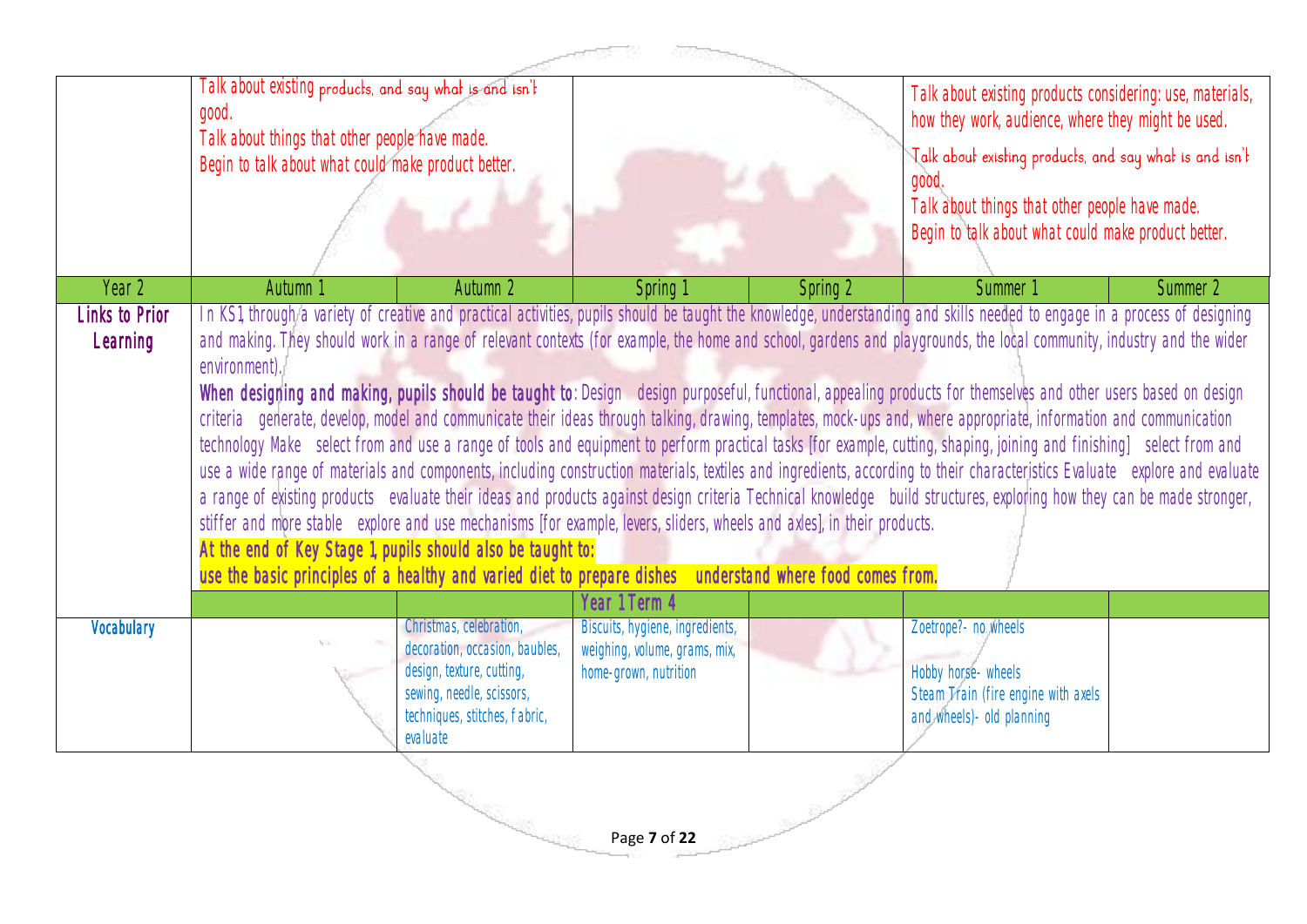|                      |                                                          | aggraphies.                                       |                                 |
|----------------------|----------------------------------------------------------|---------------------------------------------------|---------------------------------|
| (NC Statements)      | Term 2<br>Making a                                       | Food fit<br>Term 3                                | Making a<br>Term 4              |
| All of our children  | <b>Textiles</b><br>stocking                              | Food<br>for a                                     | Mechanical<br>moving            |
| will develop an      | decoration                                               | queen/ki                                          | Victorian toy<br>systems        |
| understanding of     |                                                          | ng                                                |                                 |
| the design and       | RE linked- Christmas                                     | <b>History linked</b>                             | History linked                  |
| made world           | I know what a decoration is and when it can be used.     | I can talk about how the foods that people ate in | can make a moving steam         |
| through first-hand   | I can explore different decorations.                     | the past are different to the present.            | train.                          |
| experience.          | I can describe different types of Christmas baubles.     | can explore and taste different food.             | can begin to understand         |
| Wherever possible    | I can share and explain own opinions                     | know the importance of a varied diet.             | how to use wheels/axles.        |
| children will be     | about different Christmas baubles.                       | can design and make biscuits.                     |                                 |
| given opportunities  | I can make a Christmas decoration.                       | Food and nutrition                                | Design                          |
| to visit local       | can design and sew a Christmas decoration.               | Explain hygiene and keep a hygienic kitchen.      |                                 |
| museums, shops       | Design                                                   | Describe properties of ingredients and importance | Have own ideas and plan         |
| and restaurants      | Have own ideas and plan what to do next.                 | of varied diet.                                   | what to do next.                |
| and meet with        | Explain what I want to do and describe how I may do it.  | Say where food comes from (animal,                | Explain what I want to do       |
| designers, engineer  | Explain purpose of product, how it will work and how it  | underground etc.).                                | and describe how I may do it.   |
| s, chefs, architects | will be suitable for the user.                           | Describe how food is farmed, home-grown,          |                                 |
| and students from    | Describe design using pictures, words, models, diagrams, | caught. Draw eat well plate; explain there are    | Explain purpose of product,     |
| college or           | begin to use ICT.                                        | groups of food.                                   | how it will work and how it     |
| secondary schools    | Design products for myself and others following design   | Describe " rive a day".                           | will be suitable for the user.  |
| (face-to-face or     | criteria.                                                | Cut, peel and grate with increasing confidence.   | Describe design using pictures, |
| on-line              | Choose best tools and materials, and explain choices.    | Evaluate:                                         | words, models, diagrams,        |
| experiences).        | Use knowledge of existing products to produce ideas.     | Describe what went well, thinking about design    | begin to use ICT.               |
|                      | Make                                                     | criteria.                                         | Design products for myself      |
|                      | Explain what I am making and why it fits the purpose.    | Talk about existing products considering: use,    | and others following design     |
|                      | Make suggestions as to what I need to do next.           | materials, how they work, audience, where they    | criteria.                       |
|                      | Join materials/components together in different ways     | might be used; express personal opinion.          | Choose best tools and           |
|                      |                                                          | Evaluate how good existing products are.          | materials, and explain choices  |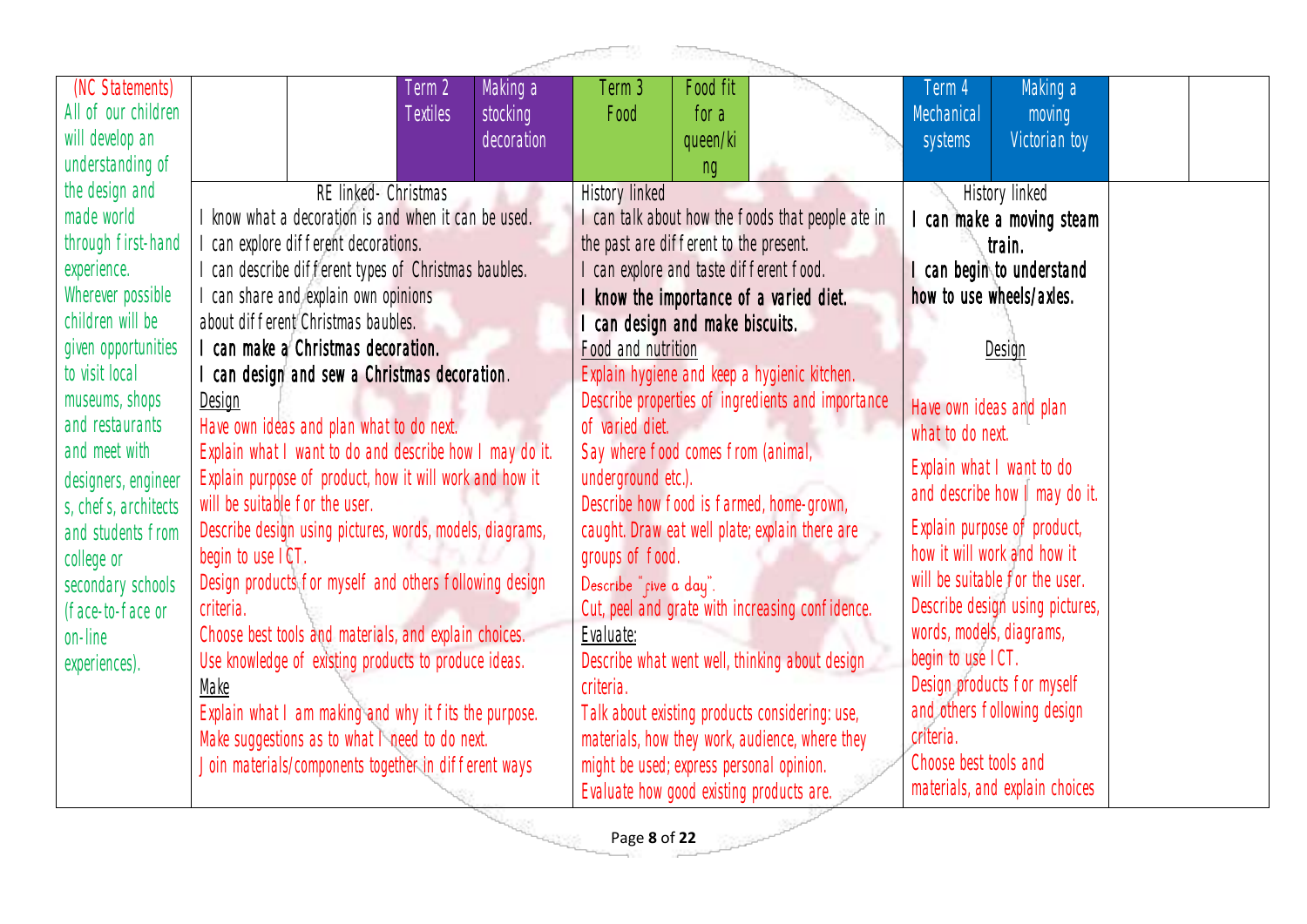

Page **9** of **22**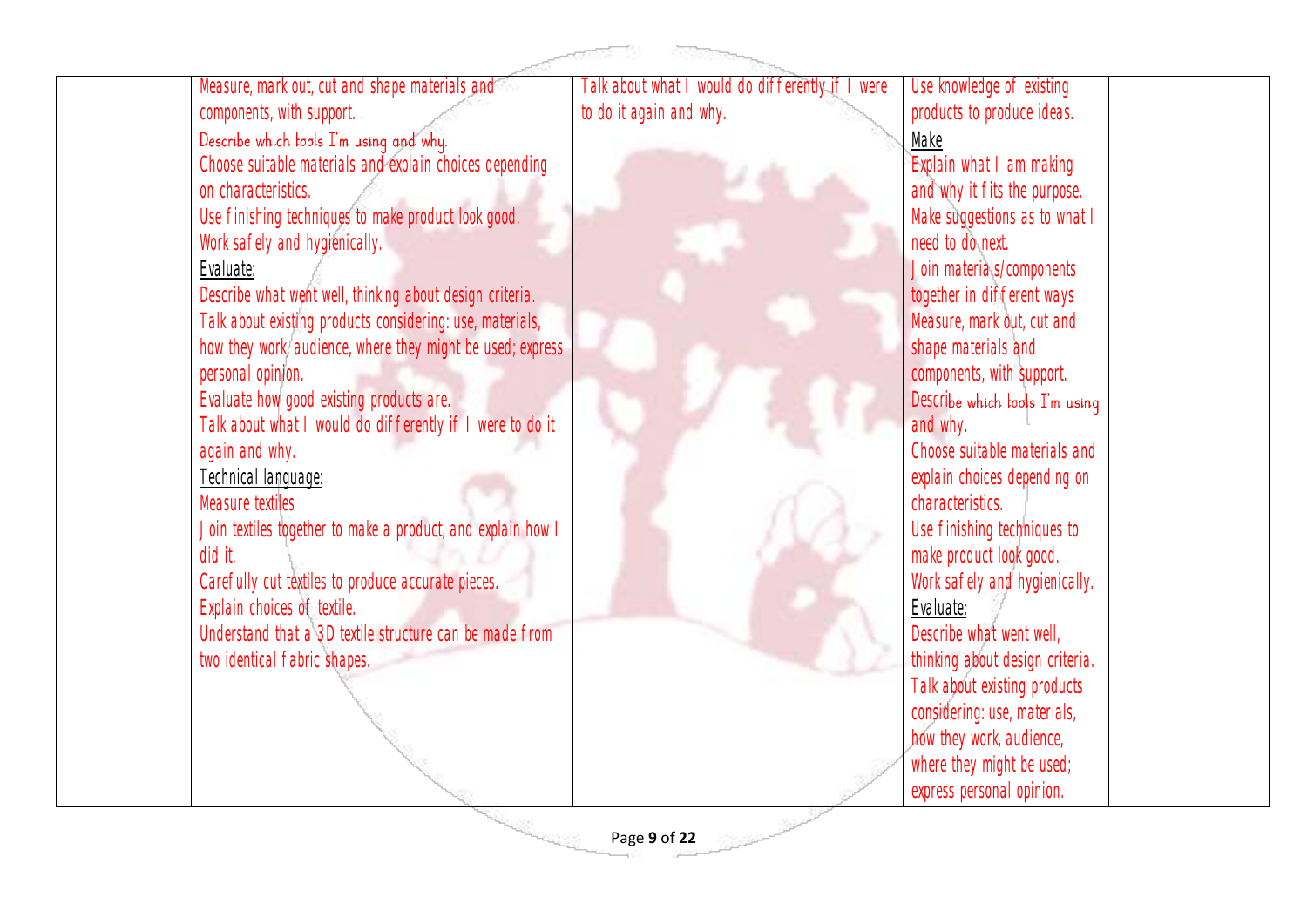|                                           | -----<br><b>References</b>                            |                                                           |           |                     |                |                                            |                                  |                                                                             |          |  |
|-------------------------------------------|-------------------------------------------------------|-----------------------------------------------------------|-----------|---------------------|----------------|--------------------------------------------|----------------------------------|-----------------------------------------------------------------------------|----------|--|
|                                           |                                                       |                                                           |           |                     |                |                                            | products are.                    | Evaluate how good existing                                                  |          |  |
|                                           |                                                       |                                                           |           |                     |                |                                            |                                  | Talk about what I would do                                                  |          |  |
|                                           |                                                       |                                                           |           |                     |                |                                            |                                  | differently if I were to do it                                              |          |  |
|                                           |                                                       |                                                           |           |                     |                |                                            | again and why.                   |                                                                             |          |  |
|                                           |                                                       |                                                           |           |                     |                |                                            |                                  | Technical language:                                                         |          |  |
|                                           |                                                       |                                                           |           |                     |                | Use levers or slides.                      |                                  |                                                                             |          |  |
|                                           |                                                       |                                                           |           |                     |                |                                            |                                  | Begin to understand how to                                                  |          |  |
|                                           |                                                       |                                                           |           |                     |                |                                            | use wheels and axles.            |                                                                             |          |  |
| Year 3                                    | Autumn                                                |                                                           | Autumn 2  | Spring 1            |                | Spring 2                                   |                                  | Summer <sup>1</sup>                                                         | Summer 2 |  |
| <b>Links to Prior</b>                     |                                                       | Year 2 Term 2                                             |           | Year 1 Term 2, 5    |                |                                            | Year 2 Term 4                    |                                                                             |          |  |
| Learning                                  |                                                       |                                                           |           |                     |                |                                            |                                  |                                                                             |          |  |
| Vocabulary                                |                                                       | Needle felting, wool roving,<br>foam, layers, foreground, |           | Anglo-Saxon, house, |                |                                            | Climate, rainforest, vegetation, | tropical, species, animals, toucan,                                         |          |  |
|                                           |                                                       | background, landscape,                                    |           |                     |                |                                            |                                  | Amazon, cardboard, glue, scissors,                                          |          |  |
|                                           |                                                       | colours, path, material                                   |           |                     |                |                                            |                                  | hole puncher, markers, construction                                         |          |  |
|                                           |                                                       |                                                           |           |                     |                |                                            |                                  | paper/tissue paper, googly eyes,                                            |          |  |
|                                           |                                                       |                                                           |           |                     |                |                                            |                                  | brass fasteners, rubber bands, pipe<br>cleaners, design mechanism, testing, |          |  |
| (NC Statements)                           |                                                       | Term 2                                                    | Felting a | Term 3              | Making         |                                            | Term 5                           | Moving a                                                                    |          |  |
| DT helps our children                     |                                                       | <b>Textiles</b>                                           | landscape | <b>Structures</b>   | an             |                                            | Mechanical                       | rainforest                                                                  |          |  |
| to develop a range of                     |                                                       |                                                           |           |                     | Anglo-         |                                            | systems                          | animal                                                                      |          |  |
| creative and practical                    |                                                       |                                                           |           |                     | <b>Saxon</b>   |                                            |                                  |                                                                             |          |  |
| skills using their own<br>imagination and |                                                       |                                                           |           |                     | house          |                                            |                                  |                                                                             |          |  |
| creativity.                               | Geography linked (Mapping)                            |                                                           |           |                     | History linked |                                            |                                  | Geography linked                                                            |          |  |
| Children can take                         | https://www.cutoutandkeep.net/projects/needle-felt-a- |                                                           |           |                     |                | know the features of an Anglo-Saxon house. |                                  | https://www.youtube.com/watch?v=OJbtFdJtyMA                                 |          |  |
| risks, be creative and                    | landscape                                             |                                                           |           |                     |                | can make a miniature 3D Anglo-Saxon        | know what a pivot is.            |                                                                             |          |  |
| resourceful, and<br>understand the        |                                                       |                                                           |           | house.              |                |                                            |                                  | can use tools and equipment safely.                                         |          |  |
| impact of design and                      | I can sort items by material and colour.              |                                                           |           | Design              |                |                                            |                                  |                                                                             |          |  |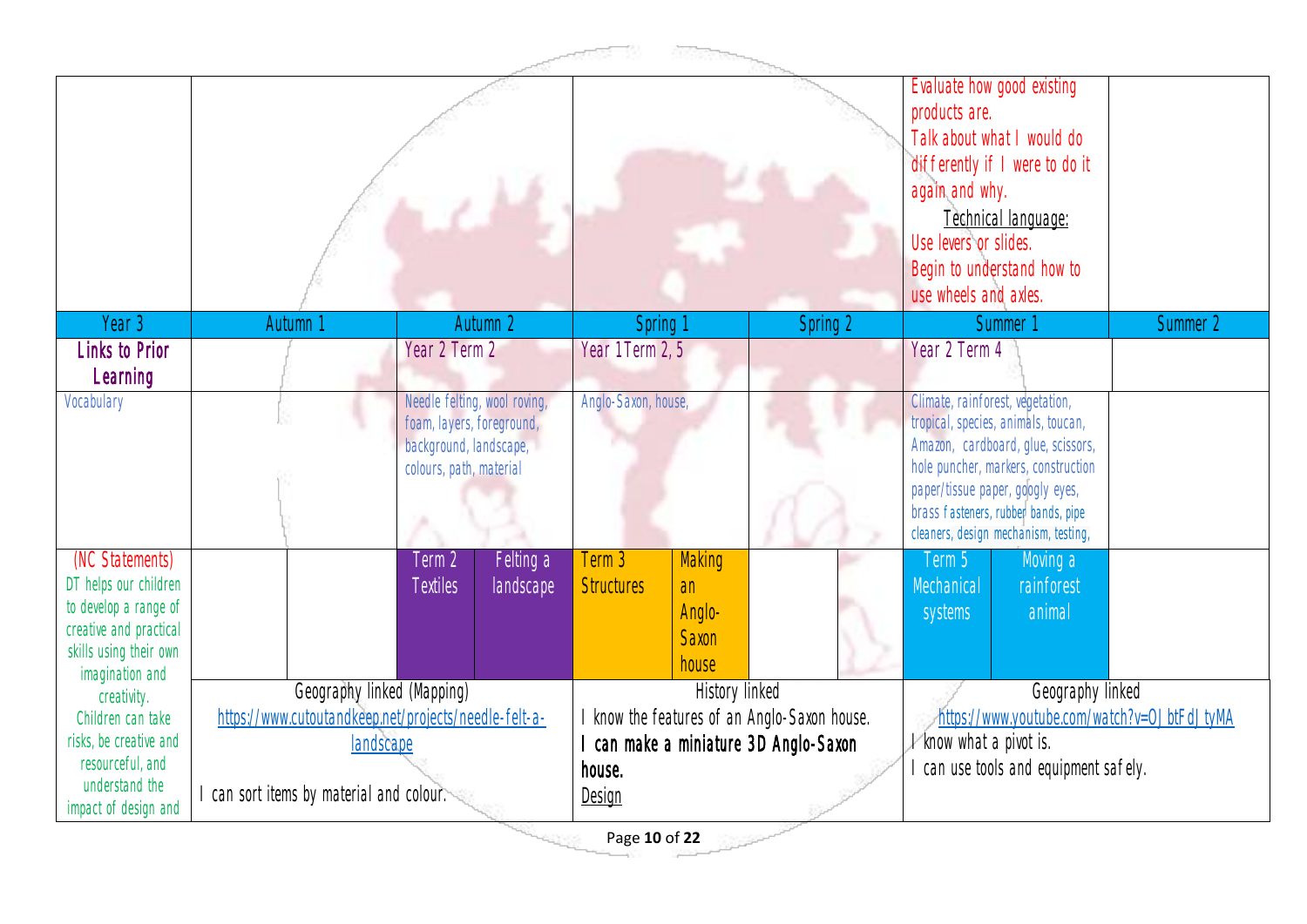| technology on their  | I can use felt to create paths and environment.            | Beqin to research others' needs.                  | can select appropriate equipment and materials to          |
|----------------------|------------------------------------------------------------|---------------------------------------------------|------------------------------------------------------------|
| daily life and wider | I can manipulate the felt when creating a landscape.       | Show design meets a range of requirements.        | create my design.                                          |
| society.             | can use wool and felting needles to create a               | Describe purpose of product.                      | can make a cardboard moving toucan.                        |
|                      | landscape.                                                 | Follow a given design criteria.                   | can test my mechanism.                                     |
|                      | Design                                                     | Have at least one idea about how to create        | Design                                                     |
|                      | Beqin to research others' needs.                           | product.                                          | Beqin to research others' needs.                           |
|                      | Show design meets a range of requirements.                 | Create a plan which shows order, equipment and    | Show design meets a range of requirements.                 |
|                      | Describe purpose of product.                               | tools.                                            | Describe purpose of product.                               |
|                      | Follow a given design criteria.                            | Describe design using an accurately labelled      | Follow a given design criteria.                            |
|                      | Have at least one idea about how to create product.        | sketch and words.                                 | Have at least one idea about how to create product.        |
|                      | Create a plan which shows order, equipment and tools.      | Make design decisions.                            | Create a plan which shows order, equipment and tools.      |
|                      | Describe design using an accurately labelled sketch and    | Explain how product will work.                    | Describe design using an accurately labelled sketch and    |
|                      | words.                                                     | Make a prototype.                                 | words.                                                     |
|                      | Make design decisions.                                     | Begin to use computers to show design.            | Make design decisions.                                     |
|                      | Explain how product will work.                             | Make                                              | Explain how product will work.                             |
|                      | Make a prototype.                                          | Select suitable tools/equipment, explain choices; | Make a prototype.                                          |
|                      | Begin to use computers to show design.                     | begin to use them accurately.                     | Begin to use computers to show design.                     |
|                      | Make                                                       | Select appropriate materials, fit for purpose.    | Make                                                       |
|                      | Select suitable tools/equipment, explain choices; begin to | Work through plan in order.                       | Select suitable tools/equipment, explain choices; begin to |
|                      | use them accurately.                                       | Consider how good product will be.                | use them accurately.                                       |
|                      | Select appropriate materials, fit for purpose.             | Begin to measure, mark out, cut and shape         | Select appropriate materials, fit for purpose.             |
|                      | Work through plan in order.                                | materials/components with some accuracy.          | Work through plan in order.                                |
|                      | Consider how good product will be.                         | Begin to assemble, join and combine materials     | Consider how good product will be.                         |
|                      | Begin to measure, mark out, cut and shape                  | and components with some accuracy.                | Begin to measure, mark out, cut and shape                  |
|                      | materials/components with some accuracy.                   | Begin to apply a range of finishing techniques.   | materials/components with some accuracy.                   |
|                      | Begin to assemble, join and combine materials and          | Evaluate                                          | Begin to assemble, join and combine materials and          |
|                      | components with some accuracy.                             | Look at design criteria while designing and       | components with some accuracy.                             |
|                      | Begin to apply a range of finishing techniques.            | making.                                           | Begin to apply a range of finishing techniques.            |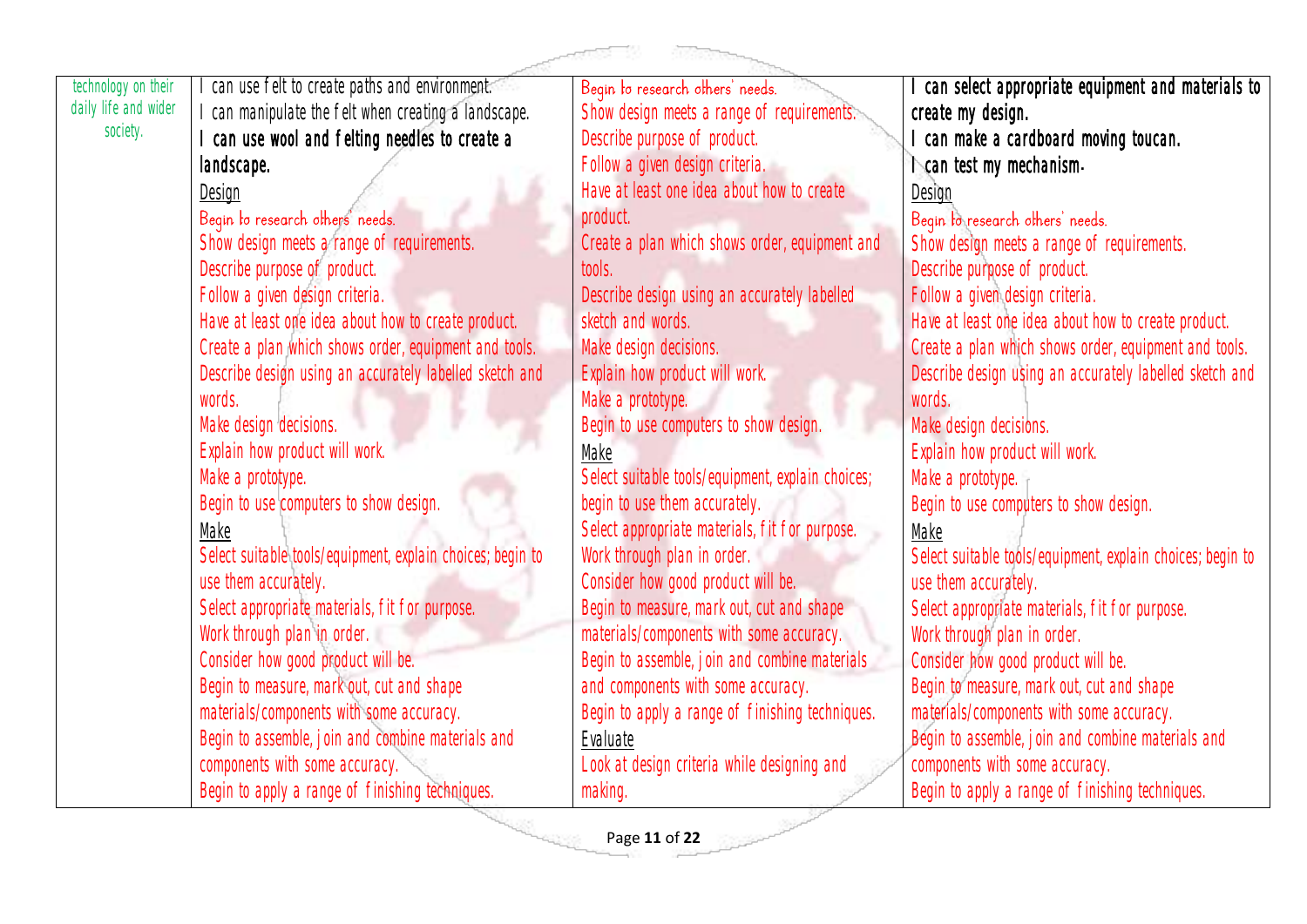## **Contract Communication**

|                       | Evaluate                                                   |          | Use design criteria to evaluate finished product. |                          | Evaluate                                                   |                         |  |
|-----------------------|------------------------------------------------------------|----------|---------------------------------------------------|--------------------------|------------------------------------------------------------|-------------------------|--|
|                       | Look at design criteria while designing and making.        |          | Say what I would change to make design better.    |                          | Look at design criteria while designing and making.        |                         |  |
|                       | Use design criteria to evaluate finished product.          |          | Begin to evaluate existing products, considering: |                          | Use design criteria to evaluate finished product.          |                         |  |
|                       | Say what I would change to make design better.             |          | how well they have been made, materials, whether  |                          | Say what I would change to make design better.             |                         |  |
|                       | Begin to evaluate existing products, considering: how well |          | they work, how they have been made, fit for       |                          | Begin to evaluate existing products, considering: how well |                         |  |
|                       | they have been made, materials, whether they work, how     |          | purpose.                                          |                          | they have been made, materials, whether they work, how     |                         |  |
|                       | they have been made, fit for purpose.                      |          | Begin to understand by whom, when and where       |                          | they have been made, fit for purpose.                      |                         |  |
|                       | Begin to understand by whom, when and where products       |          | products were designed.                           |                          | Begin to understand by whom, when and where products       |                         |  |
|                       | were designed.                                             |          | Learn about some inventors/designers/             |                          | were designed.                                             |                         |  |
|                       | Learn about some inventors/designers/engineers/chefs/      |          | engineers/chefs/ manufacturers of ground-         |                          | Learn about some inventors/designers/ engineers/chefs/     |                         |  |
|                       | manufacturers of ground-breaking products.                 |          | breaking products.                                |                          | manufacturers of ground-breaking products.                 |                         |  |
|                       | Technical language                                         |          | Technical language                                |                          | Technical language                                         |                         |  |
|                       | Join different textiles in different ways.                 |          | Use appropriate materials.                        |                          | Select appropriate tools / techniques.                     |                         |  |
|                       | Choose textiles considering appearance and functionality.  |          | Work accurately to make cuts and holes.           |                          | Alter product after checking, to make it better.           |                         |  |
|                       | Begin to understand that a simple fabric shape can be      |          | Join materials.                                   |                          | Begin to try new/different ideas.                          |                         |  |
|                       | used to make a 3D textiles project.                        |          | Begin to make strong structures.                  |                          | Use simple lever and linkages to create movement.          |                         |  |
| Year 4                | Autumn 1                                                   | Autumn 2 | Spring 1                                          | Spring 2                 | Summer <sup>1</sup>                                        | Summer 2                |  |
| <b>Links to Prior</b> |                                                            |          | Year 2 Term 3, Year 1                             | Year 3 Term 5, Year      |                                                            |                         |  |
| Learning              |                                                            |          | Term 4                                            | 2 Term 4                 |                                                            |                         |  |
| Vocabulary            |                                                            |          | Chocolate, flavours,                              | Storybook, paper,        |                                                            | Circuits, electrics,    |  |
|                       |                                                            |          | companies, wrapper,                               | card, scissors, glue,    |                                                            | power, batteries,       |  |
|                       |                                                            |          | colour, style, pattern,                           | paper clips, split-pins, |                                                            | bulbs/buzzers, wires,   |  |
|                       |                                                            |          | packaging, ingredients,                           | craft knives, rulers,    |                                                            | rubber, paperclips,     |  |
|                       |                                                            |          | vegan, lactose-free,                              | staplers, paper clips,   |                                                            | pencil, teaspoon, coin, |  |
|                       |                                                            |          | allergies, diet friendly,                         | split-pins, masking      |                                                            | paper, teabag, pen, e,  |  |
|                       |                                                            |          | calories, cocoa, nibs,                            | tape, sticky tape, glue, |                                                            | crocodile clips, motors |  |
|                       |                                                            |          | caramel, coffee, milk,                            | investigate, research,   |                                                            |                         |  |
|                       |                                                            |          | honeycomb, organic,                               | font, size, graphics,    |                                                            |                         |  |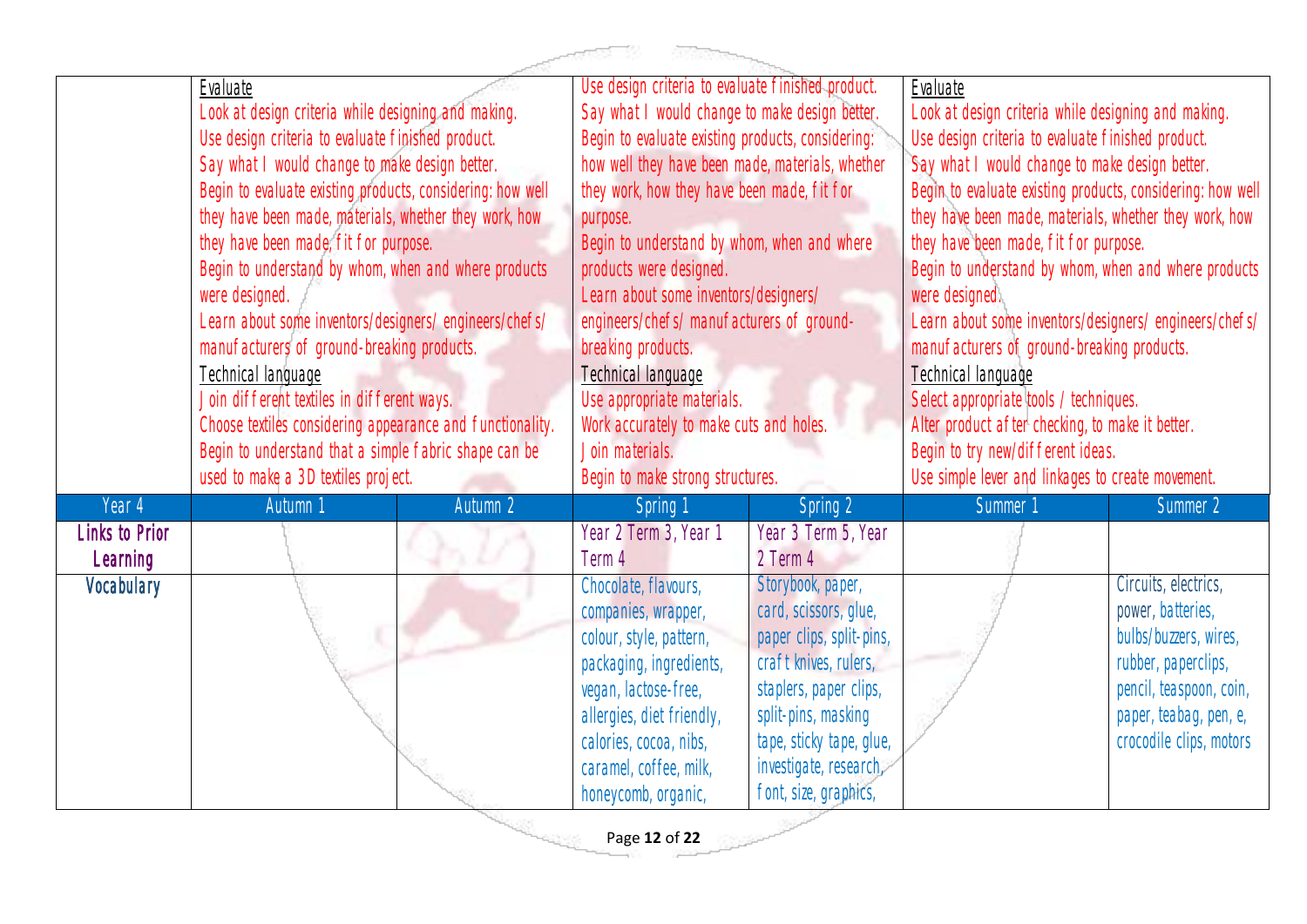

| (NC Statements)         |  | Term 3                                                         | Design    | lerm 4                           | Pop-up |                                                                     | Term 6     | Light up |
|-------------------------|--|----------------------------------------------------------------|-----------|----------------------------------|--------|---------------------------------------------------------------------|------------|----------|
| At Chiltern we have     |  | Food                                                           | and make  | Mechanical                       | story  |                                                                     | Electrical | lamp     |
| the ambition to         |  |                                                                | a         | systems                          | book   |                                                                     | circuits   |          |
| develop children's DT   |  |                                                                | chocolate |                                  |        |                                                                     |            |          |
| skills through cooking, |  |                                                                |           |                                  |        |                                                                     |            |          |
| woodworking, product    |  |                                                                | bar       |                                  |        |                                                                     |            |          |
| design, and more. We    |  | English-instructions linked                                    |           | English/Science linked           |        | History/Science linked                                              |            |          |
| are also encouraging    |  | Technical language                                             |           | I can investigate and            |        | can investigate circuits and their different components.            |            |          |
| all children, including |  | I can explore the origins of                                   |           | evaluate products with           |        | I know the differences between mains and battery powered            |            |          |
| our most vulnerable     |  | the cocoa bean.                                                |           | lever and linkage systems.       |        | circuits.                                                           |            |          |
| groups, to take these   |  | I can explore what happens                                     |           | I can explore and                |        | I can recognise some common conductors and insulators, and          |            |          |
| skills outside of the   |  | to a cocoa pod once it is                                      |           | experiment with a range          |        | associate metals with being good conductors.                        |            |          |
| classroom and apply     |  | harvested, and how it is                                       |           | of different fonts and           |        | I can use knowledge of conductors and insulators to create          |            |          |
| them to a range of      |  | turned into a chocolate                                        |           | graphic techniques.              |        | switches to complete a circuit and light up a lamp.                 |            |          |
| different contexts,     |  | product.                                                       |           |                                  |        | I can carry out an experiment to see how to change the              |            |          |
| such as:                |  | I can evaluate my ideas and                                    |           | know how to make a               |        | brightness of a bulb/lamp.                                          |            |          |
| at home, in the         |  | products against my own                                        |           | moving mechanism                 |        | I can evaluate my work.                                             |            |          |
| garden, In the local    |  | design criteria and consider<br>the views of others to improve |           | using card or paper.             |        | Design<br>Use research for design ideas.                            |            |          |
| community, in the       |  |                                                                |           | can plan and design              |        | Show design meets a range of requirements and is fit for            |            |          |
| industry, in the        |  | my work.<br>I know what a balanced                             |           | a storybook.<br>I can evaluate a |        |                                                                     |            |          |
| playground, in the      |  | diet consists of.                                              |           | finished product.                |        | purpose.<br>Begin to create own design criteria.                    |            |          |
| wider world and         |  | I can create, develop,                                         |           |                                  |        | Have at least one idea about how to create product and suggest      |            |          |
| environment.            |  | model and communicate my                                       |           | Design                           |        | improvements for design.                                            |            |          |
|                         |  | ideas through discussion,                                      |           | Use research for design          |        | Produce a plan and explain it to others.                            |            |          |
|                         |  | annotated sketches.                                            |           | ideas.                           |        | Say how realistic plan is.                                          |            |          |
|                         |  | I can design an make my                                        |           | Show design meets a              |        | Include an annotated sketch.                                        |            |          |
|                         |  | own chocolate bar, based                                       |           | range of requirements            |        | Make                                                                |            |          |
|                         |  | on a chosen design                                             |           | and is fit for purpose.          |        | Select suitable tools and equipment, explain choices in relation to |            |          |
|                         |  | criteria.                                                      |           | Begin to create own              |        | required techniques and use accurately.                             |            |          |
|                         |  |                                                                |           | design criteria.                 |        | Select appropriate materials, fit for purpose; explain choices.     |            |          |
|                         |  | Food and nutrition                                             |           | Have at least one idea           |        | Work through plan in order.                                         |            |          |
|                         |  |                                                                |           | about how to create              |        | Realise if product is going to be good quality.                     |            |          |
|                         |  |                                                                |           |                                  |        |                                                                     |            |          |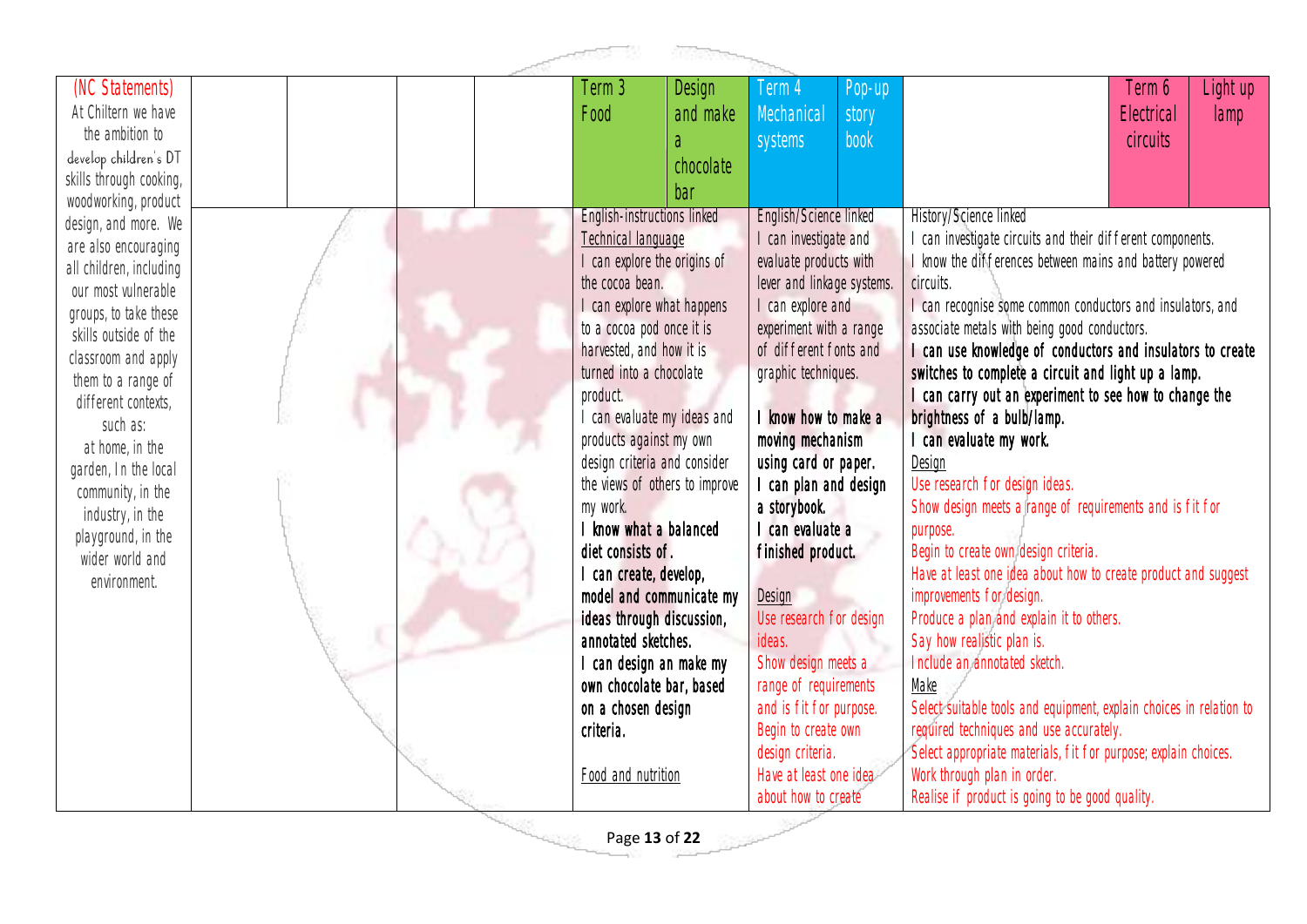

Page **14** of **22**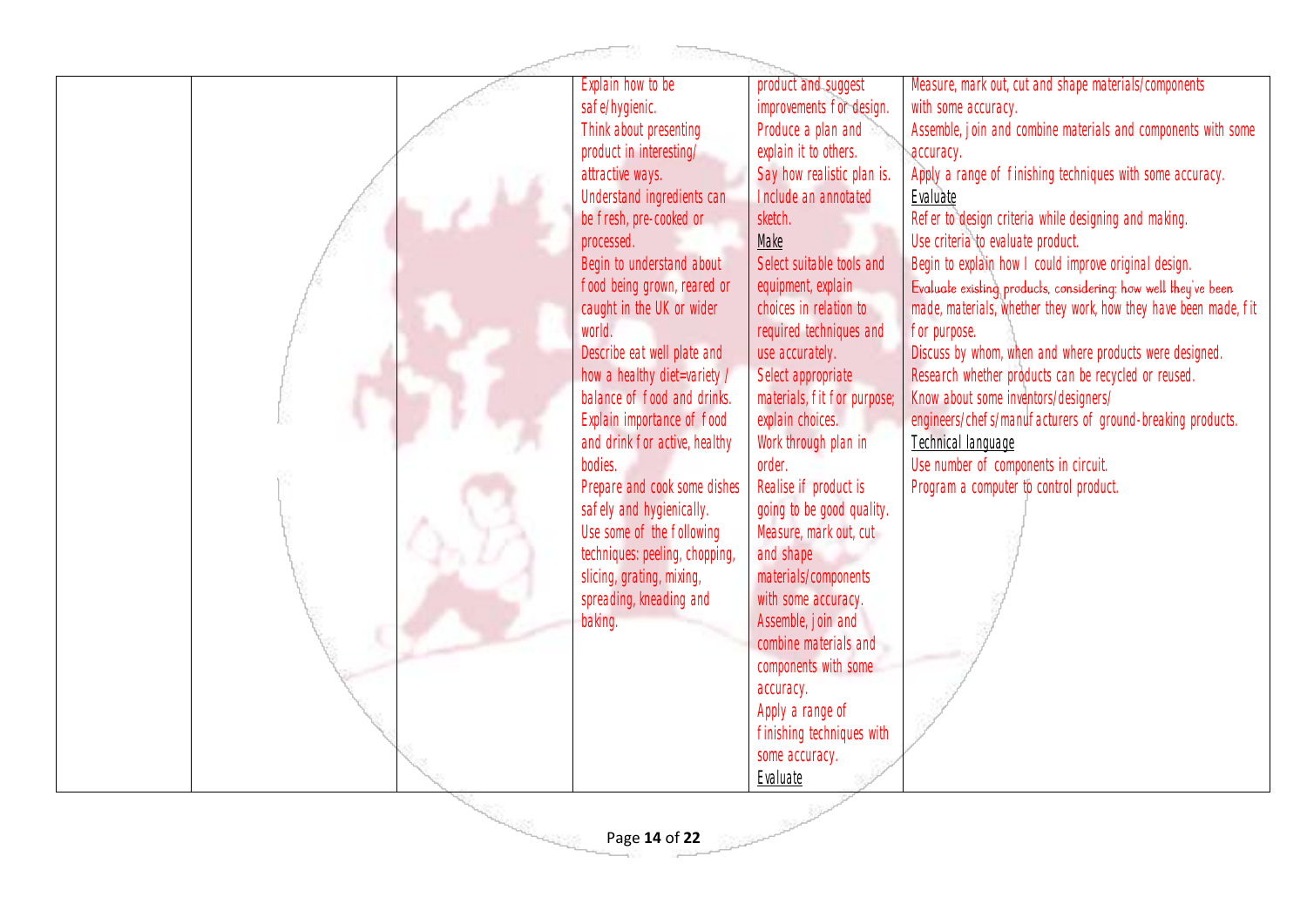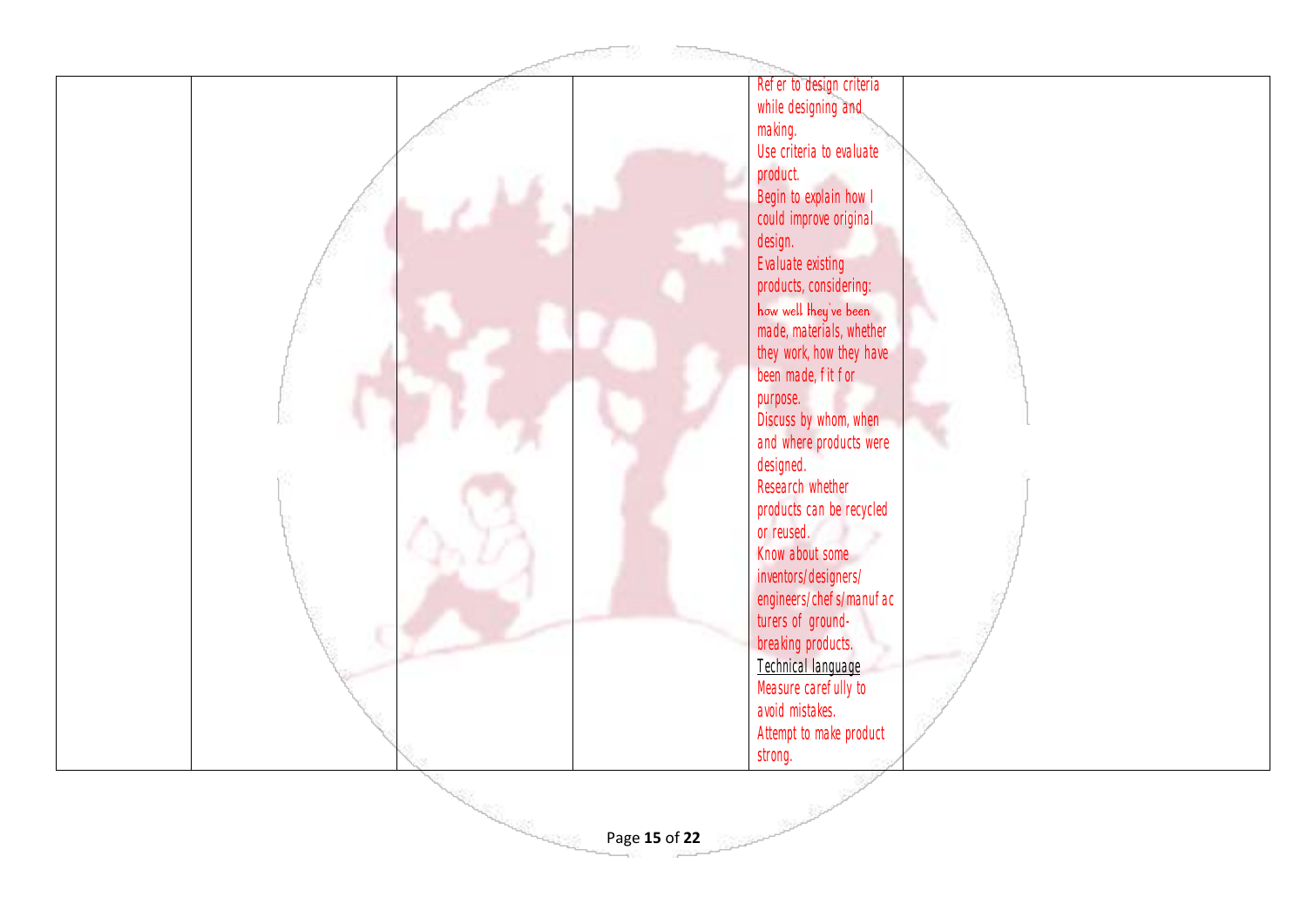| - 1902 -                                                                                                                 |                                                                                                                                                                   |          |                |                                                                                                                                                                                                                          |                                    |                                                                                                                                                                                                                                      |                                                                                                                                                                                     |          |  |
|--------------------------------------------------------------------------------------------------------------------------|-------------------------------------------------------------------------------------------------------------------------------------------------------------------|----------|----------------|--------------------------------------------------------------------------------------------------------------------------------------------------------------------------------------------------------------------------|------------------------------------|--------------------------------------------------------------------------------------------------------------------------------------------------------------------------------------------------------------------------------------|-------------------------------------------------------------------------------------------------------------------------------------------------------------------------------------|----------|--|
|                                                                                                                          |                                                                                                                                                                   |          |                | Continue working on<br>product even if original<br>didn't work<br>Make a strong, stiff<br>structure.                                                                                                                     |                                    |                                                                                                                                                                                                                                      |                                                                                                                                                                                     |          |  |
| Year 5                                                                                                                   | Autumn 1                                                                                                                                                          | Autumn 2 | Spring 1       |                                                                                                                                                                                                                          |                                    |                                                                                                                                                                                                                                      | Summer 1                                                                                                                                                                            | Summer 2 |  |
| <b>Links to Prior</b><br>Learning                                                                                        | Year 4 Term 4, Year 3 Term<br>5, Year 2 Term 4                                                                                                                    |          |                | Year 3 Term 3, Year<br>1 Term 2, 5                                                                                                                                                                                       |                                    | 3, Year 1 Term 4                                                                                                                                                                                                                     | Year 4 Term 3, Year 2 Term                                                                                                                                                          |          |  |
| Vocabulary                                                                                                               | Cardboard box, masking tape,<br>foil, axles, wheels, base,<br>landscape, astronaut, lunar,<br>Moon, technology, surface,<br>mechanics, chassis, rotate,<br>frame, |          |                | Insulation, tent,<br>coating, fabric, nylon,<br>water repellent, heat,<br>layers, entrance,<br>surface, shelter,<br>Waterproof, Lanolin,<br>wax, ash, coal tar, oil,<br>container, sample,<br>safety, flammable,<br>damp |                                    | wheat, dough, <b>Kitchen</b><br>Weighing scales, sieves,<br>spoons, measuring jugs.<br>Ingredients to make the<br><b>Bread Rolls Recipe. A</b><br>adding to the bread,<br>Roll, Toastie, Seeded<br>Batch, Fruit Loaf with<br>Orange. | bread, nutrition, knead, bake,<br>equipment: baking trays.<br>mixing bowls. Measuring<br>Oven gloves, cooling racks.<br>selection of ingredients for<br>different types bread: Milk |          |  |
| (NC Statements)<br>In Year 5 and 6<br>children are coming<br>up with and<br>discussing their ideas,<br>drawing out first | Making a<br>Term 1<br>Mechanical<br>moon buggy<br>systems<br>Science linked                                                                                       |          | Science linked | Term 4<br><b>Structures</b>                                                                                                                                                                                              | Make a<br>weather<br>proof<br>tent | Term 5<br>Food                                                                                                                                                                                                                       | Food<br>Technology -<br><b>Making Bread</b><br>History linked                                                                                                                       |          |  |
| drafts and templates,<br>and then making<br>mock-ups before                                                              | can research about a moon buggy.<br>I can build and reinforce my moon<br>buggy.                                                                                   |          |                | know what to use to make my tent<br>waterproof.                                                                                                                                                                          |                                    |                                                                                                                                                                                                                                      | Food nutrition<br><b>Technical language</b>                                                                                                                                         |          |  |
|                                                                                                                          |                                                                                                                                                                   |          | Page 16 of 22  |                                                                                                                                                                                                                          |                                    |                                                                                                                                                                                                                                      |                                                                                                                                                                                     |          |  |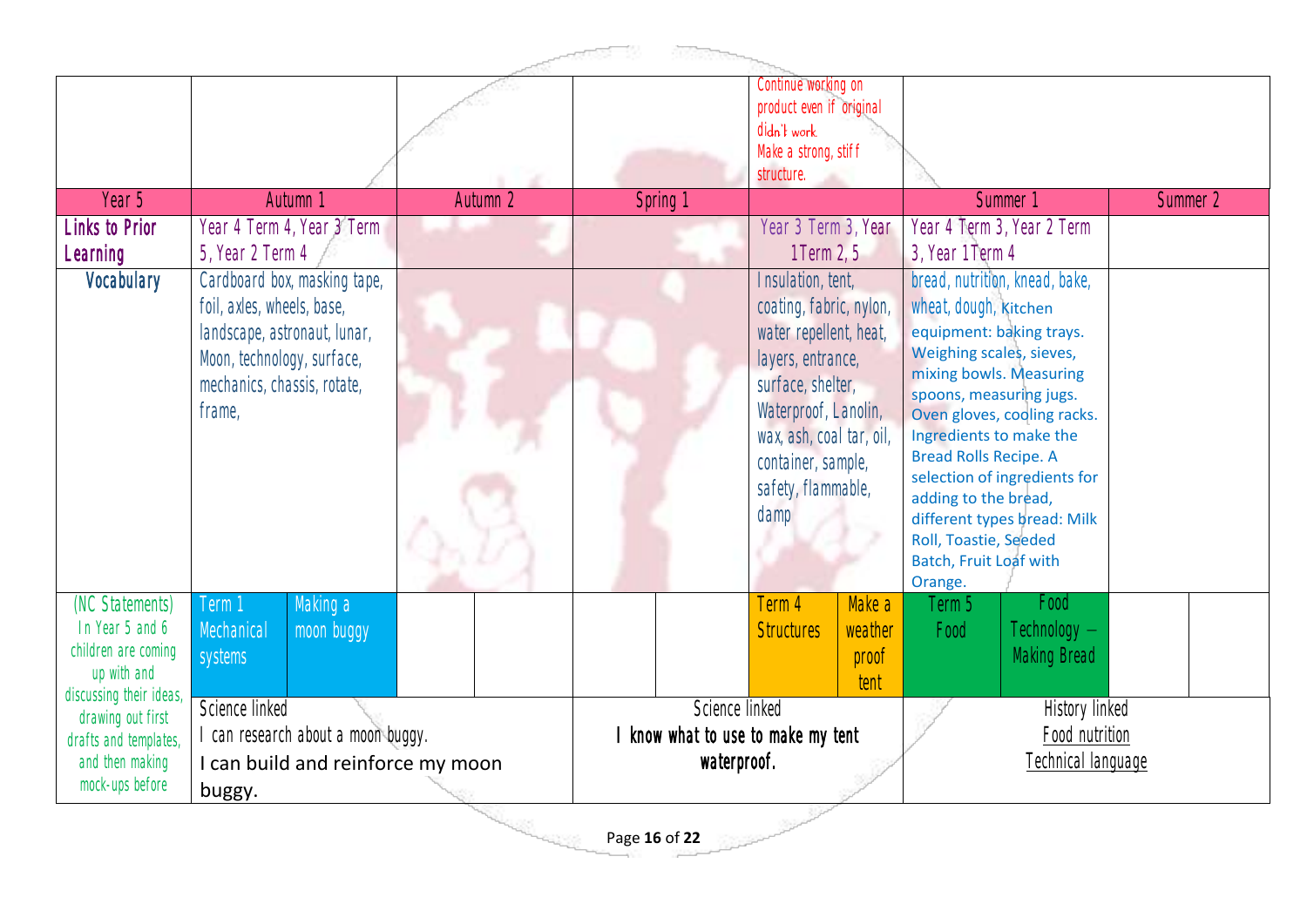landing on the I can design a miniature buggy suitable for I can find out about important people and events Design finished product. in the past that have shaped the way bread is made Use internet and questionnaires for research and exploring the Moon. and sold today. This is how they'll design ideas. I **understand how to use mechanical**  I can explain why I have chosen certain ingredients learn how to make Take a user's view into account when designing. **systems, e.g. pulleys, wheels, axles and**  and processes and link them to my design criteria. products better and Begin to consider needs/wants of I can make and evaluate my bread product against more efficient for **bearings.** objective design criteria. individuals/groups when designing and ensure their purpose and Design I can select appropriate ingredients to match my explore different product is fit for purpose. Use internet and questionnaires for research and design sensory properties. angles of how to Create own design criteria. ideas. **I can shape dough.** achieve this in their Have a range of ideas. Produce a logical, realistic Take a user's view into account when designing. **I can knead and bake.** own designs. plan and explain it to others. Use cross-sectional Begin to consider needs/wants of individuals/groups when Explain how to be safe / hygienic and follow own planning and annotated sketches. designing and ensure product is fit for purpose. guidelines. Make design decisions considering time and Create own design criteria. Present product well - interesting, attractive, fit for Have a range of ideas. Produce a logical, realistic plan resources. purpose. and explain it to others. Use cross-sectional planning and Clearly explain how parts of product will work. Begin to understand seasonality of foods. Model and refine design ideas by making annotated sketches. Understand food can be grown, reared or caught in the prototypes and using pattern pieces. Make design decisions considering time and resources. UK and the wider world. Use computer-aided designs. Clearly explain how parts of product will work. Describe how recipes can be adapted to change Model and refine design ideas by making prototypes and Make appearance, taste, texture, aroma. Use selected tools/equipment with good level of using pattern pieces. Explain how there are different substances in food / precision. Use computer-aided designs. drink needed for health. Produce suitable lists of tools, Make Prepare and cook some savoury dishes safely and equipment/materials needed. Use selected tools/equipment with good level of precision. hygienically including, where appropriate, use of heat Select appropriate materials, fit for purpose; Produce suitable lists of tools, equipment/materials needed. source. explain choices, considering functionality. Select appropriate materials, fit for purpose; explain Use range of techniques such as peeling, chopping, Create and follow detailed step by-step plan. choices, considering functionality. slicing, grating, mixing, spreading, kneading and baking.Explain how product will appeal to an audience Create and follow detailed step by-step plan. Mainly accurately measure, mark out, cut and Explain how product will appeal to an audience shape materials/components.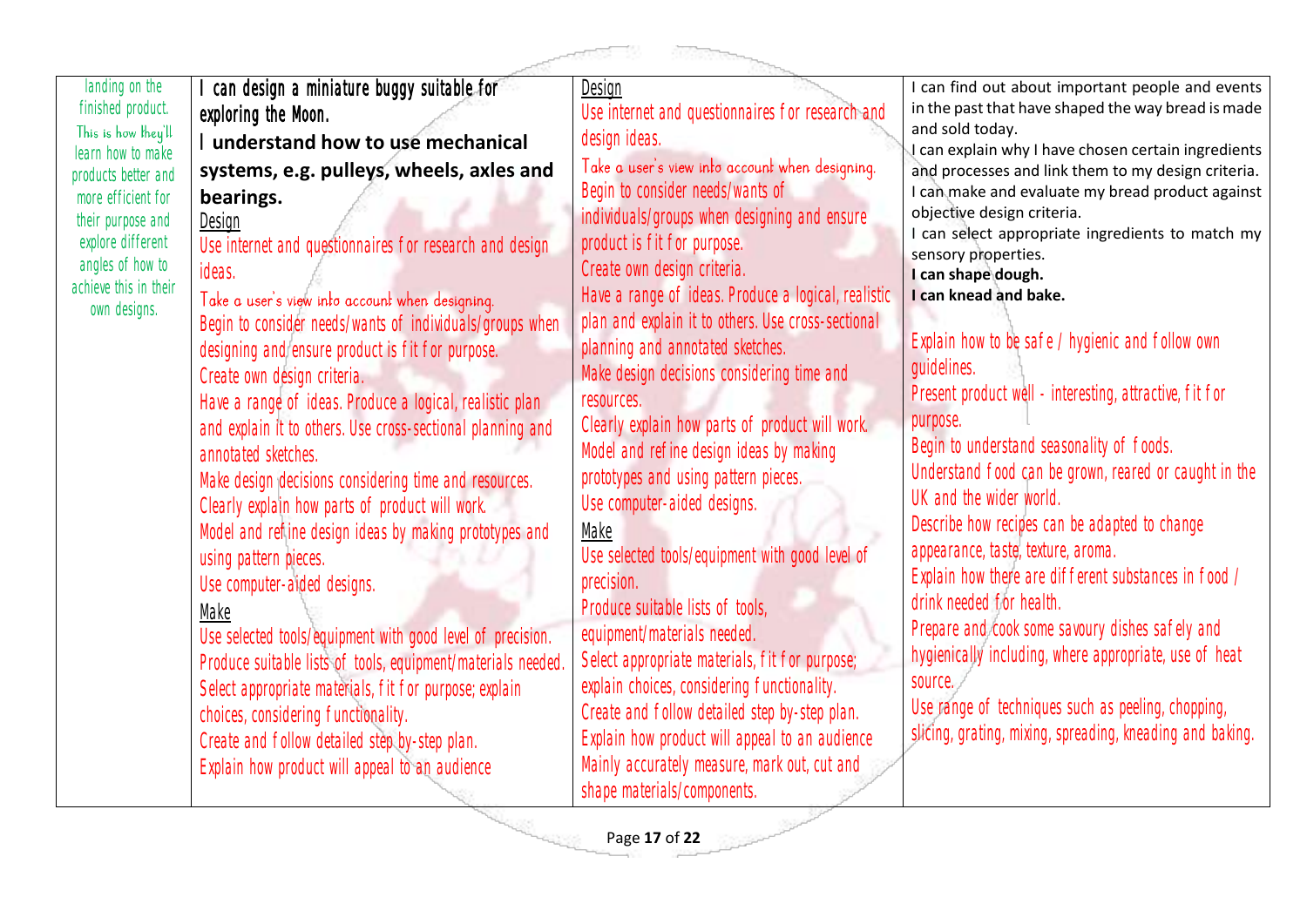Mainly accurately measure, mark out, cut and shape materials/components. Mainly accurately assemble, join and combine materials/components. Mainly accurately apply a range of finishing techniques. Use techniques that involve a small number of steps. Begin to be resourceful. Evaluate Evaluate quality of design while designing and making. Evaluate ideas and finished product against specification, considering purpose and appearance. Test and evaluate final product. Evaluate and discuss existing products, considering: how well they've been made, materials, whether they work, how they have been made, fit for purpose. Begin to evaluate how much products cost to make and how innovative they are. Research how sustainable materials are. Talk about some key inventors/designers/ engineers/ chefs/manufacturers of ground-breaking products. Technical language: Refine product after testing. Grow in confidence about trying new / different ideas. Begin to use cams, pulleys or gears to create movement. Mainly accurately assemble, join and combine materials/components. Mainly accurately apply a range of finishing techniques. Use techniques that involve a small number of steps. Begin to be resourceful. Evaluate Evaluate quality of design while designing and making. Evaluate ideas and finished product against specification, considering purpose and appearance. Test and evaluate final product. Evaluate and discuss existing products,<br>considering: how well they've been made, materials, whether they work, how they have been made, fit for purpose. Begin to evaluate how much products cost to make and how innovative they are. Research how sustainable materials are. Talk about some key inventors/designers/ engineers/ chefs/manufacturers of groundbreaking products. Technical language: Select materials carefully, considering intended use of product and appearance. Explain how product meets design criteria.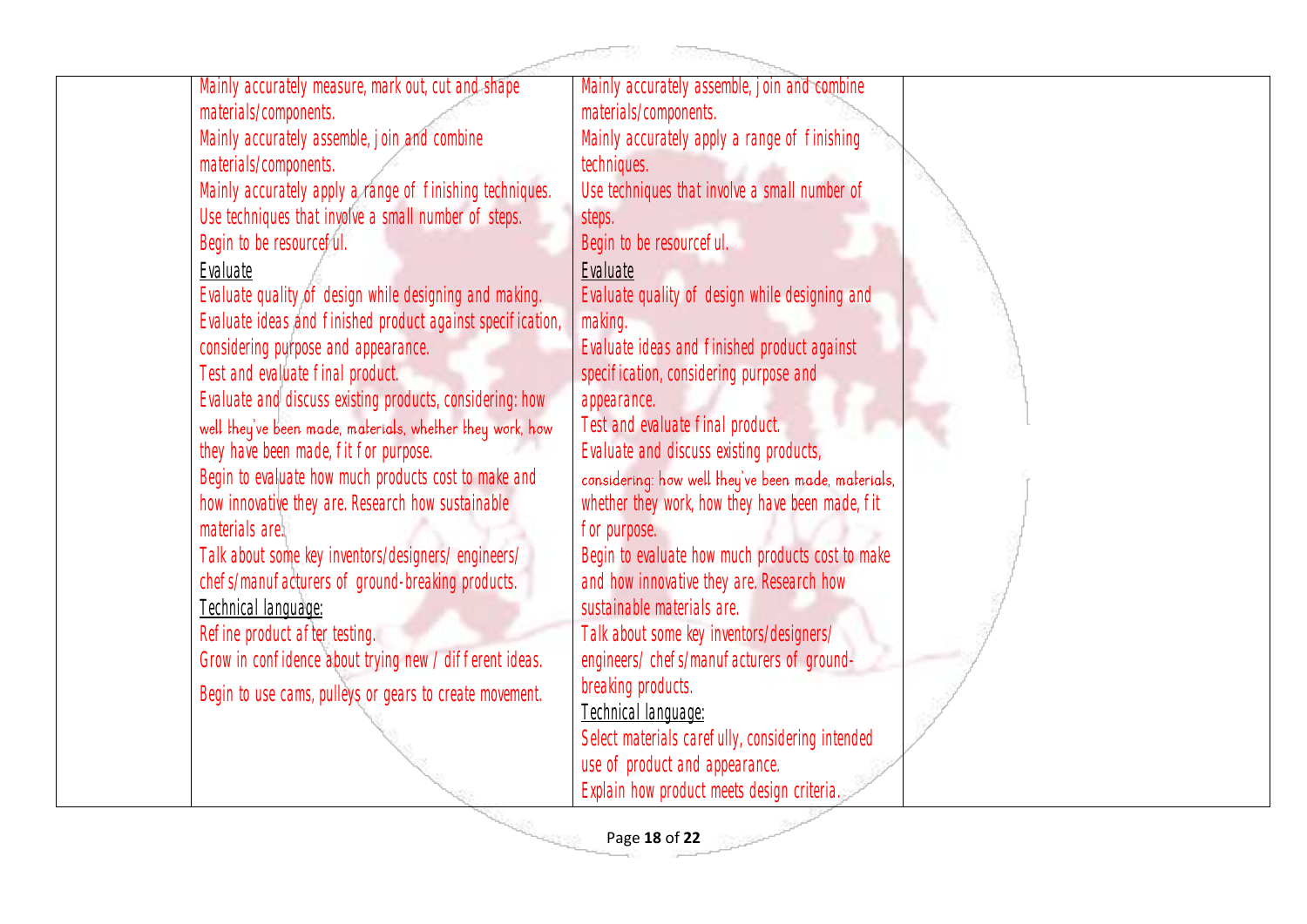|                                            |                                                                                                                                                                                                |                                               | Measure accurately enough to ensure precision.<br>Ensure product is strong and fit for purpose.<br>Begin to reinforce and strengthen a 3D frame. |                |          |                                                        |                                               |          |
|--------------------------------------------|------------------------------------------------------------------------------------------------------------------------------------------------------------------------------------------------|-----------------------------------------------|--------------------------------------------------------------------------------------------------------------------------------------------------|----------------|----------|--------------------------------------------------------|-----------------------------------------------|----------|
| Year 6                                     | Autumn 1                                                                                                                                                                                       | Autumn 2                                      | Spring 1                                                                                                                                         |                | Spring 2 |                                                        | Summer 1                                      | Summer 2 |
| Links to Prior                             |                                                                                                                                                                                                | Year 5 Term 1, Year 4                         | Year 5 Term 4,                                                                                                                                   |                |          |                                                        | Year 3 Term 2, Year 2 Term 2                  |          |
| Learning                                   |                                                                                                                                                                                                | Term 4, Year 3 Term 5,                        | Year 3 Term 3, Year                                                                                                                              |                |          |                                                        |                                               |          |
|                                            |                                                                                                                                                                                                | Year 2 Term 4                                 | Term 2, 5                                                                                                                                        |                |          |                                                        |                                               |          |
|                                            | KS2: Through a variety of creative and practical activities, pupils should be taught the knowledge, understanding and skills needed to engage in an iterative process of designing and making. |                                               |                                                                                                                                                  |                |          |                                                        |                                               |          |
|                                            | They should work in a range of relevant contexts [for example, the home, school, leisure, culture, enterprise, industry and the wider environment].                                            |                                               |                                                                                                                                                  |                |          |                                                        |                                               |          |
|                                            | At the end of Key stage 2 Pupils should be taught to: understand and apply the principles of a healthy and varied diet prepare and cook a variety of predominantly savoury dishes using a      |                                               |                                                                                                                                                  |                |          |                                                        |                                               |          |
|                                            | range of cooking techniques understand seasonality, and know where and how a variety of ingredients are grown, reared, caught and processed.                                                   |                                               |                                                                                                                                                  |                |          |                                                        |                                               |          |
| Vocabulary                                 |                                                                                                                                                                                                | Fairgrounds, Ride,                            | Pillars, beams, span, deck,                                                                                                                      |                |          |                                                        | visual and tactile qualities, eq shiny, scaly |          |
|                                            |                                                                                                                                                                                                | components, sturdy, materials,                | parapet, sturdy, clapper,                                                                                                                        |                |          |                                                        | drawing skills, eg outline, mark making       |          |
|                                            |                                                                                                                                                                                                | properties, tubular,<br>foundation, engineer, | materials, properties, girder,<br>tubular, cross-section, pier,                                                                                  |                |          |                                                        | making skills, eg glueing, stitching          |          |
|                                            |                                                                                                                                                                                                | strengthen, force, gravity,                   | foundation, Truss, engineer,                                                                                                                     |                |          | composition, eg arrangement of shapes, colours, lines, |                                               |          |
|                                            |                                                                                                                                                                                                | arch, suspension, Prototype,                  | strengthen, sagging, force,                                                                                                                      |                |          | background, foreground                                 |                                               |          |
|                                            |                                                                                                                                                                                                | brief, scale, design criteria,                | gravity, compression force,                                                                                                                      |                |          | Running stitch                                         |                                               |          |
|                                            |                                                                                                                                                                                                | functional,                                   | abutment, distribution, weight,                                                                                                                  |                |          | Ladder stitch                                          |                                               |          |
|                                            |                                                                                                                                                                                                | clearance, Analyse, evaluate,                 | transfer, lattice truss, warren                                                                                                                  |                |          | Slip stitch                                            |                                               |          |
|                                            |                                                                                                                                                                                                | high-quality, process                         | truss, pratt truss, falsework,                                                                                                                   |                |          | Catchstitch                                            |                                               |          |
|                                            |                                                                                                                                                                                                |                                               | arch, suspension, anchorage,                                                                                                                     |                |          | <b>Blanket stitch</b>                                  |                                               |          |
|                                            |                                                                                                                                                                                                |                                               | Prototype, brief, scale, design                                                                                                                  |                |          | Whipstitch                                             |                                               |          |
|                                            |                                                                                                                                                                                                |                                               | criteria, functional,                                                                                                                            |                |          | backstitch                                             |                                               |          |
|                                            |                                                                                                                                                                                                |                                               | clearance, Analyse, evaluate                                                                                                                     |                |          |                                                        |                                               |          |
| One of the distinct                        |                                                                                                                                                                                                | Term 2<br><b>Fairgrounds</b>                  | Term 3                                                                                                                                           | <b>Bridges</b> |          | Term 5+6                                               | Legacy                                        |          |
| changes between KS1<br>and KS2 is that our |                                                                                                                                                                                                | <b>Pulleys</b>                                | <b>Structures</b>                                                                                                                                |                |          | Textiles-                                              |                                               |          |
| older pupils will learn                    |                                                                                                                                                                                                |                                               |                                                                                                                                                  |                |          | changing                                               |                                               |          |
|                                            |                                                                                                                                                                                                |                                               |                                                                                                                                                  |                |          | every year                                             |                                               |          |

Page **19** of **22**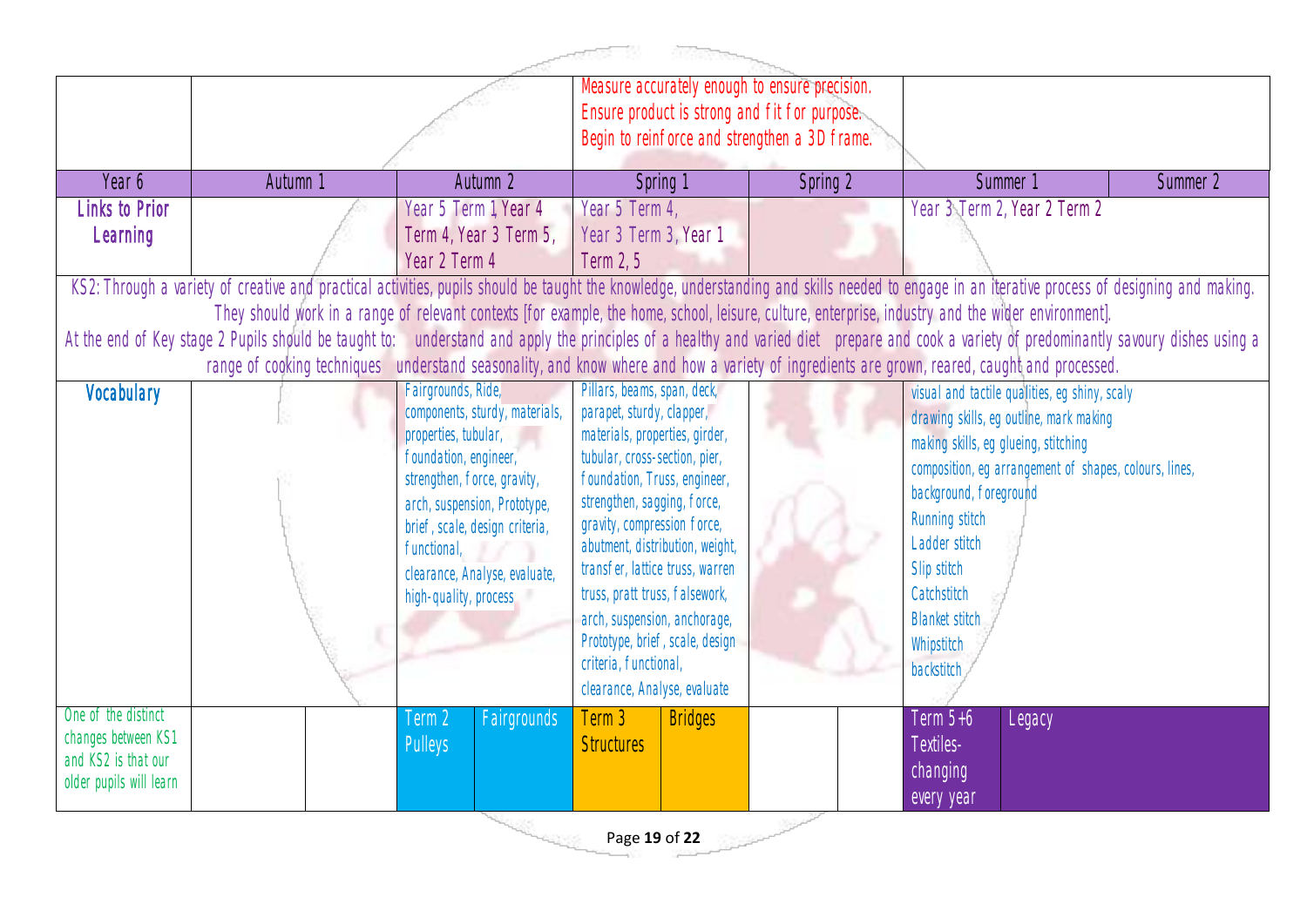| to make products that                          | Geography linked                                                           | Geography linked                                                   | I can question and make thoughtful observations about starting                       |
|------------------------------------------------|----------------------------------------------------------------------------|--------------------------------------------------------------------|--------------------------------------------------------------------------------------|
| are appealing, have a                          | I can investigate ways of making a framework for a                         | I can explore ways in which pillars and beams are used to          | points for my work.                                                                  |
| specific purpose and                           | fairground ride.                                                           | span gaps.                                                         |                                                                                      |
| have a target                                  | I can make a fairground ride following a design.                           | can explore ways in which trusses can be used to                   | can practise a range of stitches to use in my design.                                |
| audience. At Chiltern                          | I can evaluate a finished product.                                         | strengthen bridges.                                                | I know how to create a design and how to use chalk to                                |
| we Year 5 and 6                                | Design                                                                     | I can explore ways in which arches are used to strengthen          | transfer shapes onto fabric and cut out.                                             |
| children will think                            | Draw on market research to inform design.                                  | bridges.                                                           | I know how to adapt my work, based on feedback from                                  |
| more carefully about                           | Use research of user's individual needs, wants, requirements for           | I understand how suspension bridges are able to span               | peers.                                                                               |
| their designs and the                          | design.                                                                    | long distances.                                                    |                                                                                      |
| decisions they make                            | Identify features of design that will appeal to the intended user.         | I can develop a criteria and design a prototype                    | I know how bring together two pieces of fabric and begin<br>stitching around pieces. |
| during the planning,                           | Create own design criteria and specification.                              | bridge for a purpose.                                              |                                                                                      |
| drafting and mock-up<br>process. There is also | Come up with innovative design ideas.<br>Follow and refine a logical plan. | can analyse and evaluate products according to<br>design criteria. | Technical language:                                                                  |
| a bigger focus on                              | Use annotated sketches, cross-sectional planning and exploded              | Design                                                             | Think about user's wants/needs and aesthetics when choosing                          |
| generating, sharing                            | diagrams.                                                                  | Draw on market research to inform design.                          | textiles.                                                                            |
| and working on ideas                           | Make design decisions, considering, resources and cost.                    | Use research of user's individual needs, wants,                    | Make product attractive and strong.                                                  |
| before starting                                | Clearly explain how parts of design will work, and how they are fit        | requirements for design.                                           | Make a prototype.                                                                    |
| practical work on the                          | for purpose.                                                               | Identify features of design that will appeal to the                | Use a range of joining techniques                                                    |
| design itself.                                 | Independently model and refine design ideas by making prototypes           | intended user.                                                     | Think about how product might be sold.                                               |
|                                                | and using pattern pieces.                                                  | Create own design criteria and specification.                      | Think carefully about what would improve product.                                    |
|                                                | Use computer-aided designs.                                                | Come up with innovative design ideas.                              | Understand that a single 3D textiles project can be made from a                      |
|                                                | Make                                                                       | Follow and refine a logical plan.                                  | combination of fabric shapes.                                                        |
|                                                | Use selected tools and equipment precisely.                                | Use annotated sketches, cross-sectional planning and               |                                                                                      |
|                                                | Produce suitable lists of tools, equipment, materials needed,              | exploded diagrams.                                                 |                                                                                      |
|                                                | considering constraints.                                                   | Make design decisions, considering, resources and cost.            |                                                                                      |
|                                                | Select appropriate materials, fit for purpose; explain choices,            | Clearly explain how parts of design will work, and how             |                                                                                      |
|                                                | considering functionality and aesthetics.                                  | they are fit for purpose.                                          |                                                                                      |
|                                                | Create, follow, and adapt detailed step-by-step plans.                     | Independently model and refine design ideas by making              |                                                                                      |
|                                                | Explain how product will appeal to audience; make changes to               | prototypes and using pattern pieces.                               |                                                                                      |
|                                                | improve quality.                                                           | Use computer-aided designs.                                        |                                                                                      |
|                                                | Accurately measure, mark out, cut and shape materials/components.          | Make                                                               |                                                                                      |
|                                                | Accurately assemble, join and combine materials/components.                | Use selected tools and equipment precisely.                        |                                                                                      |
|                                                | Accurately apply a range of finishing techniques.                          |                                                                    |                                                                                      |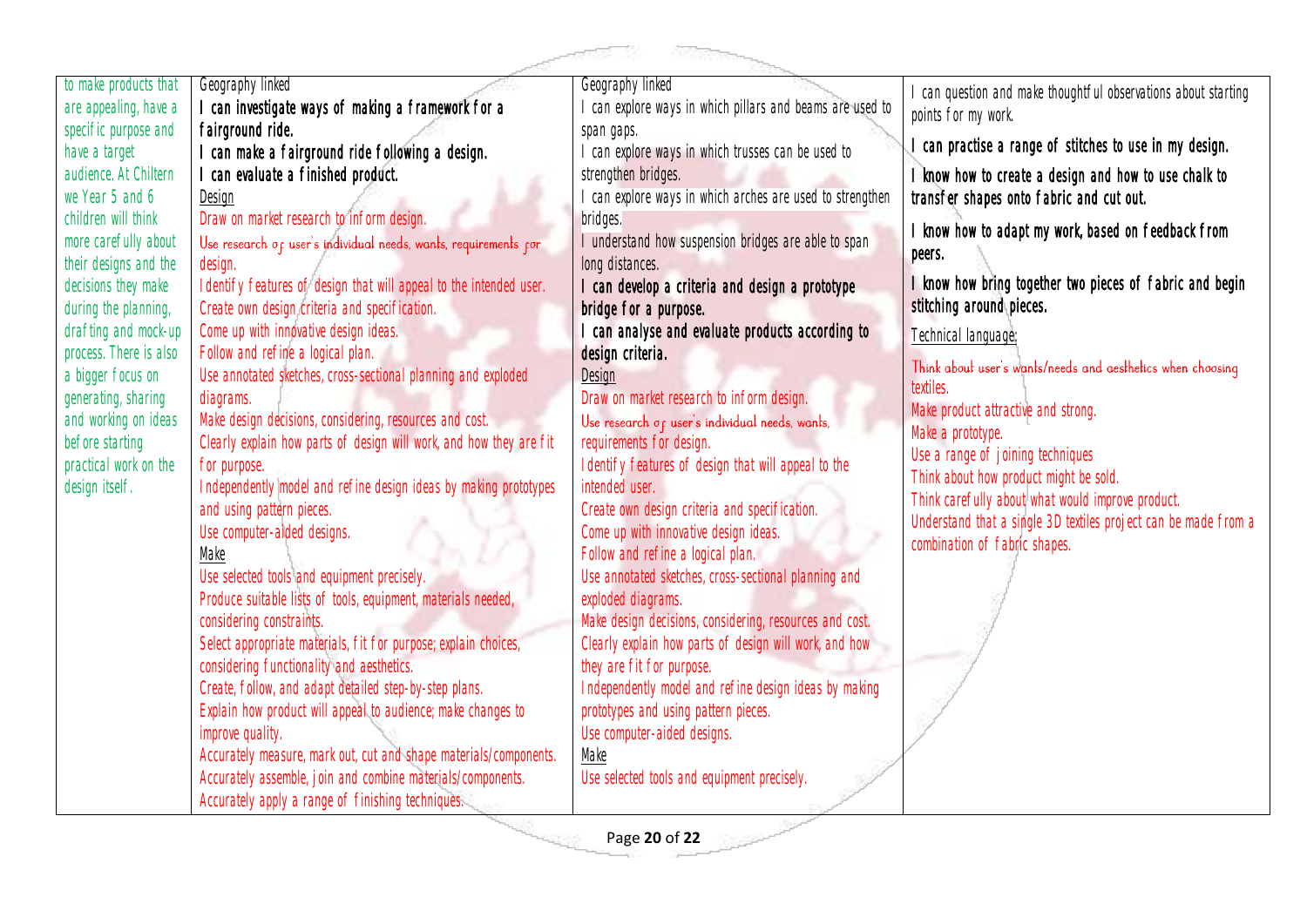|  | Use techniques that involve a number of steps.                        | Produce suitable lists of tools, equipment, materials       |  |
|--|-----------------------------------------------------------------------|-------------------------------------------------------------|--|
|  | Be resourceful with practical problems.                               | needed, considering constraints.                            |  |
|  | Evaluate                                                              | Select appropriate materials, fit for purpose; explain      |  |
|  | Evaluate quality of design while designing and making; is it fit for  | choices, considering functionality and aesthetics.          |  |
|  | purpose?                                                              | Create, follow, and adapt detailed step-by-step plans.      |  |
|  | Keep checking design is best it can be.                               | Explain how product will appeal to audience; make changes   |  |
|  | Evaluate ideas and finished product against specification, stating if | to improve quality.                                         |  |
|  | it's fit for purpose.                                                 | Accurately measure, mark out, cut and shape                 |  |
|  | Test and evaluate final product; explain what would improve it and    | materials/components.                                       |  |
|  | the effect different resources may have had Do thorough               | Accurately assemble, join and combine                       |  |
|  | evaluations of existing products considering: how well they've been   | materials/components.                                       |  |
|  | made, materials, whether they work, how they've been made, pit por    | Accurately apply a range of finishing techniques.           |  |
|  | purpose.                                                              | Use techniques that involve a number of steps.              |  |
|  | Evaluate how much products cost to make and how innovative they       | Be resourceful with practical problems.                     |  |
|  | are.                                                                  | Evaluate                                                    |  |
|  | Research and discuss how sustainable materials are.                   | Evaluate quality of design while designing and making; is   |  |
|  |                                                                       | it fit for purpose?                                         |  |
|  | Consider the impact of products beyond their intended purpose.        |                                                             |  |
|  | Discuss some key inventors/designers/ engineers/                      | Keep checking design is best it can be.                     |  |
|  | chefs/manufacturers of ground-breaking products.                      | Evaluate ideas and finished product against specification,  |  |
|  | Technical language                                                    | stating if it's fit for purpose.                            |  |
|  | Refine product after testing, considering aesthetics, functionality   | Test and evaluate final product; explain what would         |  |
|  | and purpose.                                                          | improve it and the effect different resources may have      |  |
|  | Incorporate hydraulics and pneumatics.                                | had Do thorough evaluations of existing products            |  |
|  | Be confident to try new / different ideas.                            | considering: how well they've been made, materials, Whether |  |
|  | Use cams, pulleys and gears to create movement.                       | they work, how they've been made, pit por purpose.          |  |
|  |                                                                       | Evaluate how much products cost to make and how             |  |
|  |                                                                       | innovative they are.                                        |  |
|  |                                                                       | Research and discuss how sustainable materials are.         |  |
|  |                                                                       | Consider the impact of products beyond their intended       |  |
|  |                                                                       | purpose.                                                    |  |
|  |                                                                       | Discuss some key inventors/designers/ engineers/            |  |
|  |                                                                       | chefs/manufacturers of ground-breaking products.            |  |